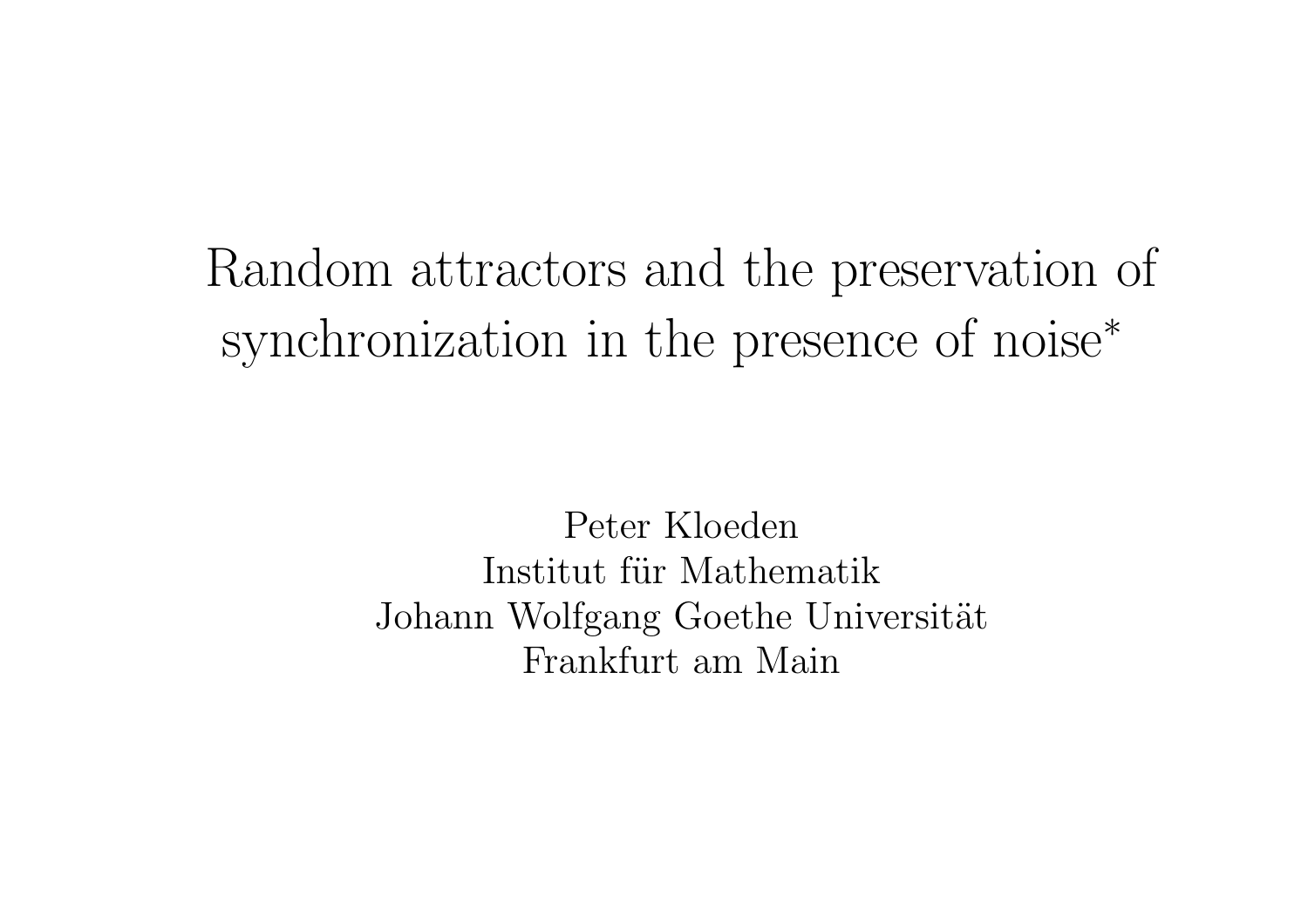## Deterministic case

Consider the ordinary differential equations in  $\mathbb{R}^d$ 

$$
\frac{dx}{dt} = f(x), \qquad \frac{dy}{dt} = g(y),
$$

•  $f, g$  regular and satisfy the one-sided Lipschitz conditions

$$
\langle x_1 - x_2, f(x_1) - f(x_2) \rangle \le -L|x_1 - x_2|^2,
$$
  

$$
\langle y_1 - y_2, g(y_1) - g(y_2) \rangle \le -L|y_1 - y_2|^2,
$$

on  $\mathbb{R}^d$  for some  $L > 0$ ,

 $\Rightarrow$  globally asymptotically stable equilibria  $\bar{x}$  and  $\bar{y}$ .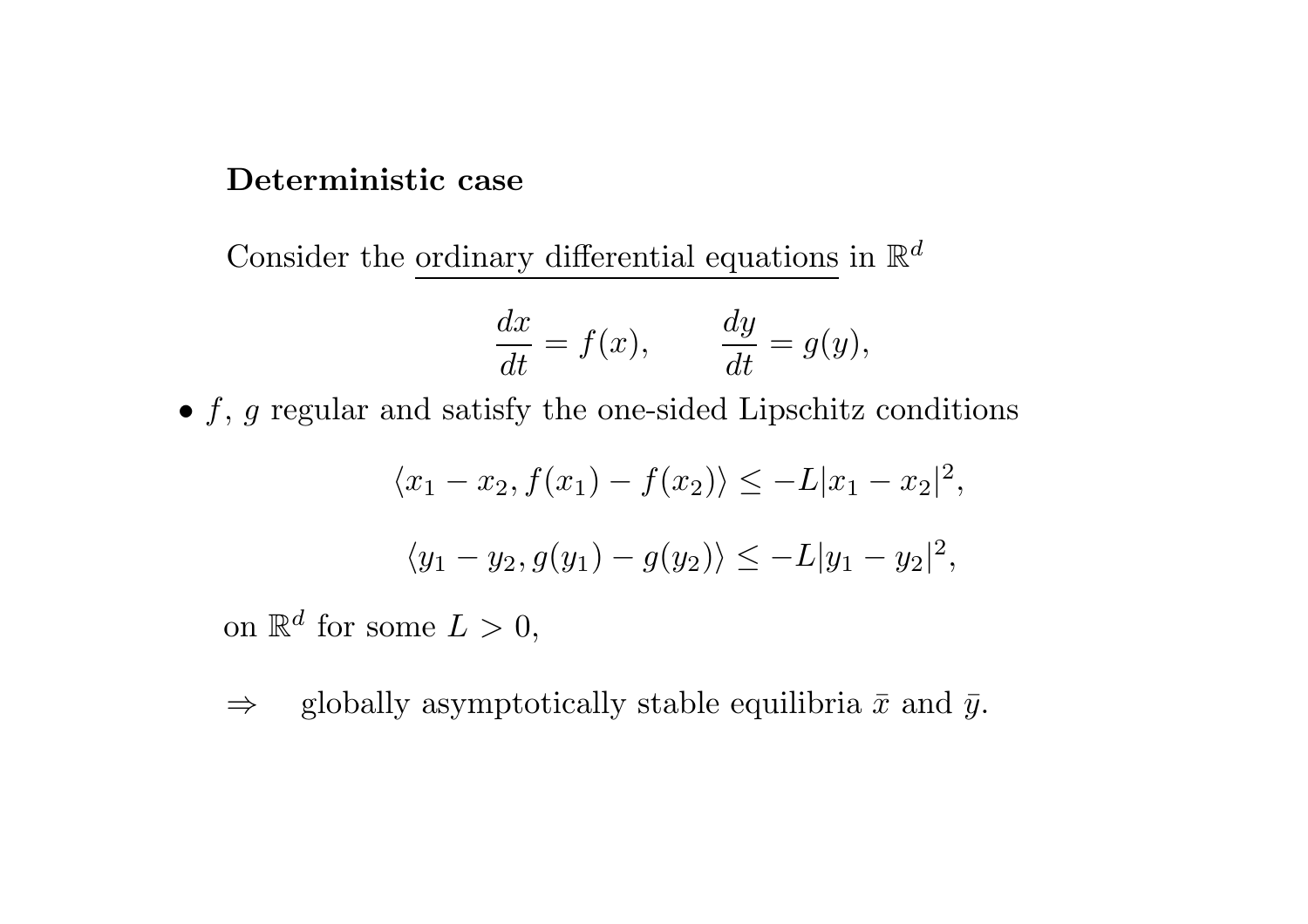Now consider the dissipatively coupled system

$$
\frac{dx}{dt} = f(x) + \nu(y - x), \qquad \frac{dy}{dt} = g(y) + \nu(x - y)
$$

with  $\nu > 0$ .

# $\Rightarrow$  globally asymptotically stable equilibrium  $(\bar{x}^{\nu}, \bar{y}^{\nu}).$

 $(\bar{x}^{\nu}, \bar{y}^{\nu}) \to (\bar{z}, \bar{z})$  as  $\nu \to \infty$ , where  $\bar{z}$  is the unique globally asymptotically stable equilibrium of the averaged system

$$
\frac{dz}{dt} = \frac{1}{2} \left( f(z) + g(z) \right).
$$

This is known as synchronization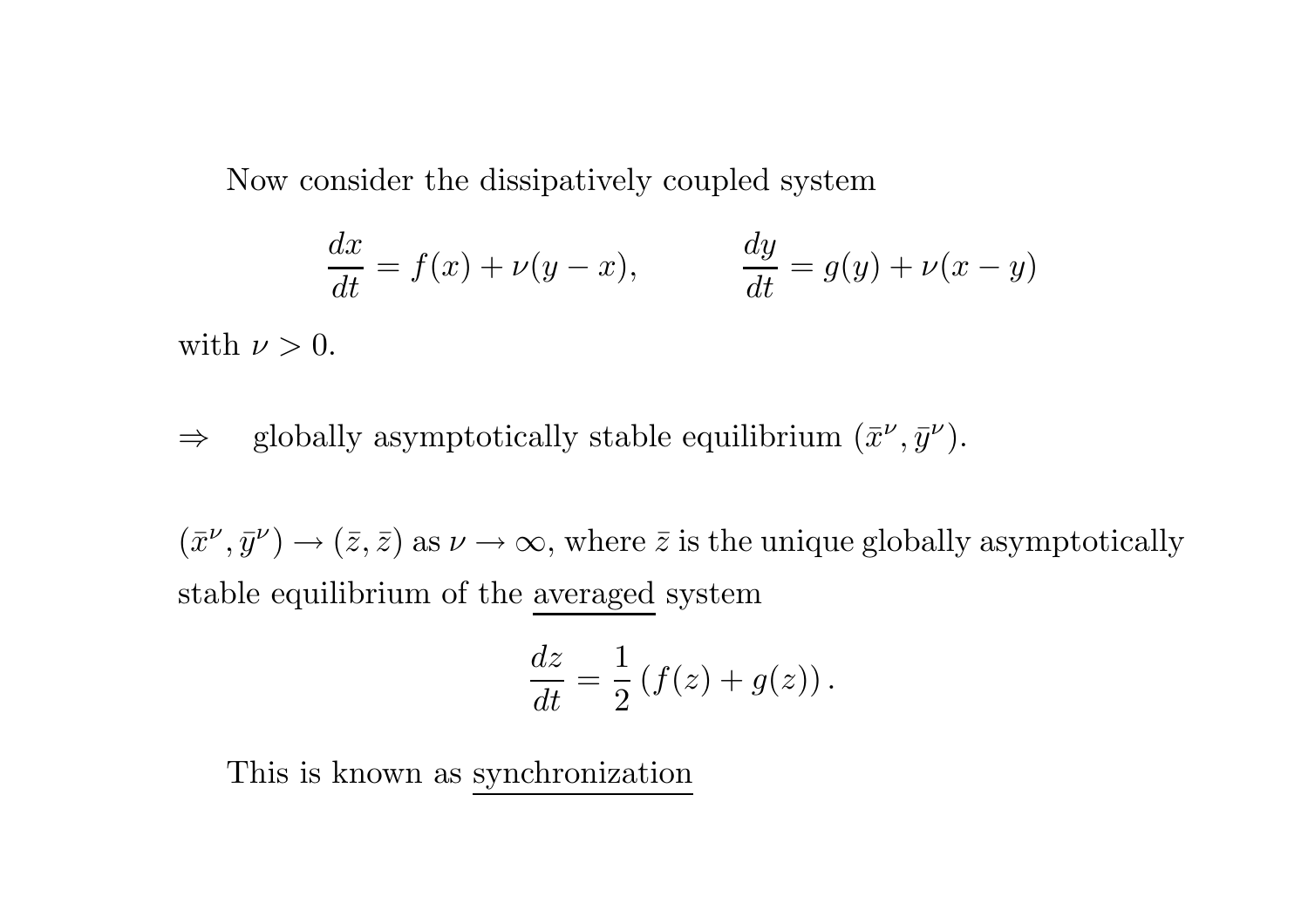#### Stochastic case

What is the effect of environmental noise on synchronization?

Coupled Ito stochastic differential equations with additive noise

$$
dX_t = (f(X_t) + \nu(Y_t - X_t)) dt + \alpha dW_t^1,
$$

$$
dY_t = (g(Y_t) + \nu(X_t - Y_t)) dt + \beta dW_t^2
$$

where  $W_t^1$ ,  $W_t^2$  are independent two-sided scalar Wiener processes and  $\alpha, \beta \in \mathbb{R}^d$  are constant vectors.

 $\Rightarrow$   $\exists$  unique stochastic stationary solution  $(\bar{X}^{\nu}_t, \bar{Y}^{\nu}_t)$ , which is pathwise globally asymptotically stable.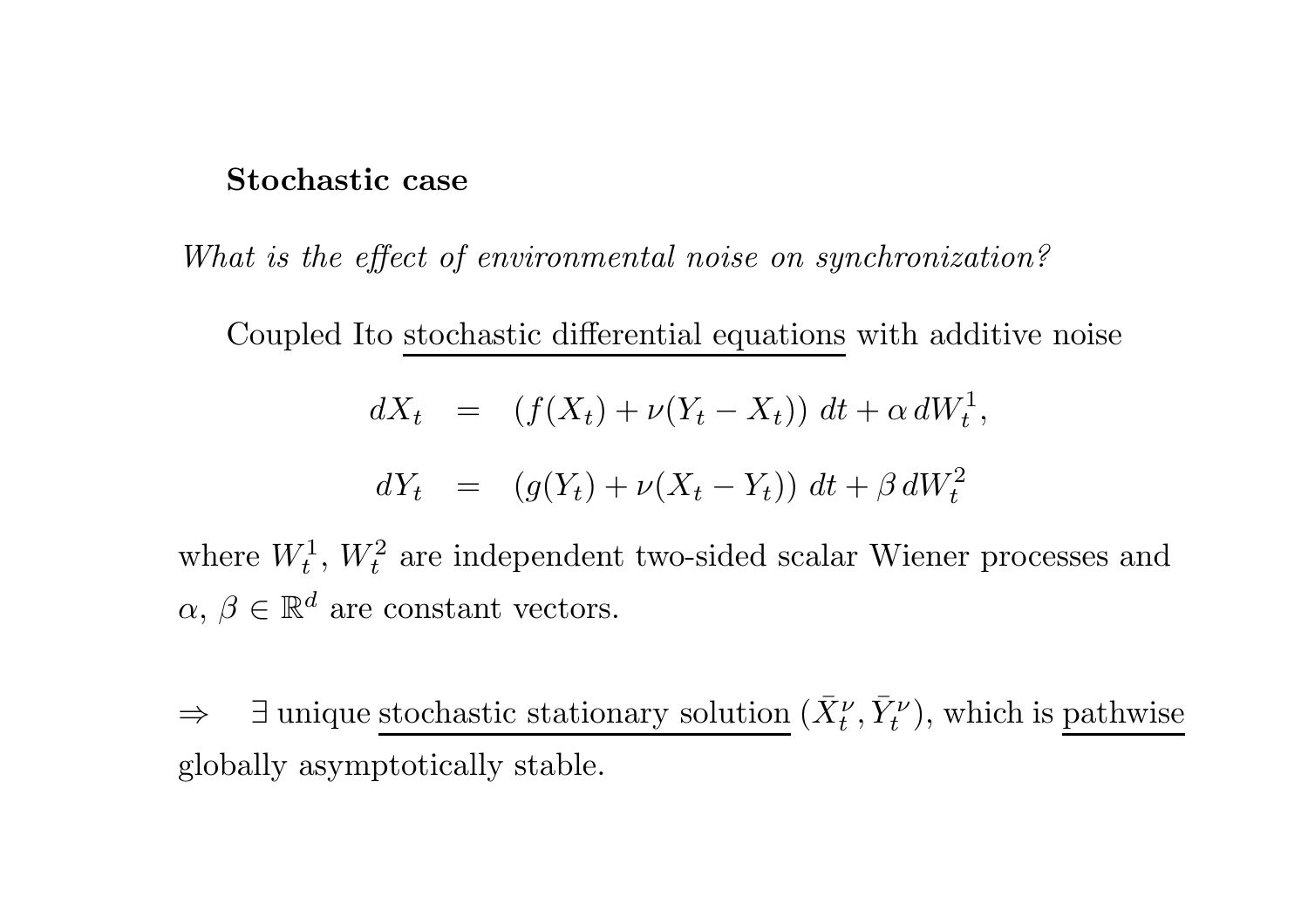Moreover on finite time intervals  $[T_1, T_2]$  of  $\mathbb R$ 

$$
(\bar{X}^{\nu}_t, \bar{Y}^{\nu}_t) \to (\bar{Z}^{\infty}_t, \bar{Z}^{\infty}_t)
$$
 as  $\nu \to \infty$  pathwise

where  $\bar{Z}_1^{\infty}$  $t_t^{\infty}$  is the unique pathwise globally asymptotically stable stationary solution of the averaged SDE

$$
dZ_t = \frac{f(Z_t) + g(Z_t)}{2} dt + \frac{\alpha}{2} dW_t^1 + \frac{\beta}{2} dW_t^2.
$$

[Caraballo & Kloeden, Proc. Roy. Soc. London (2005)]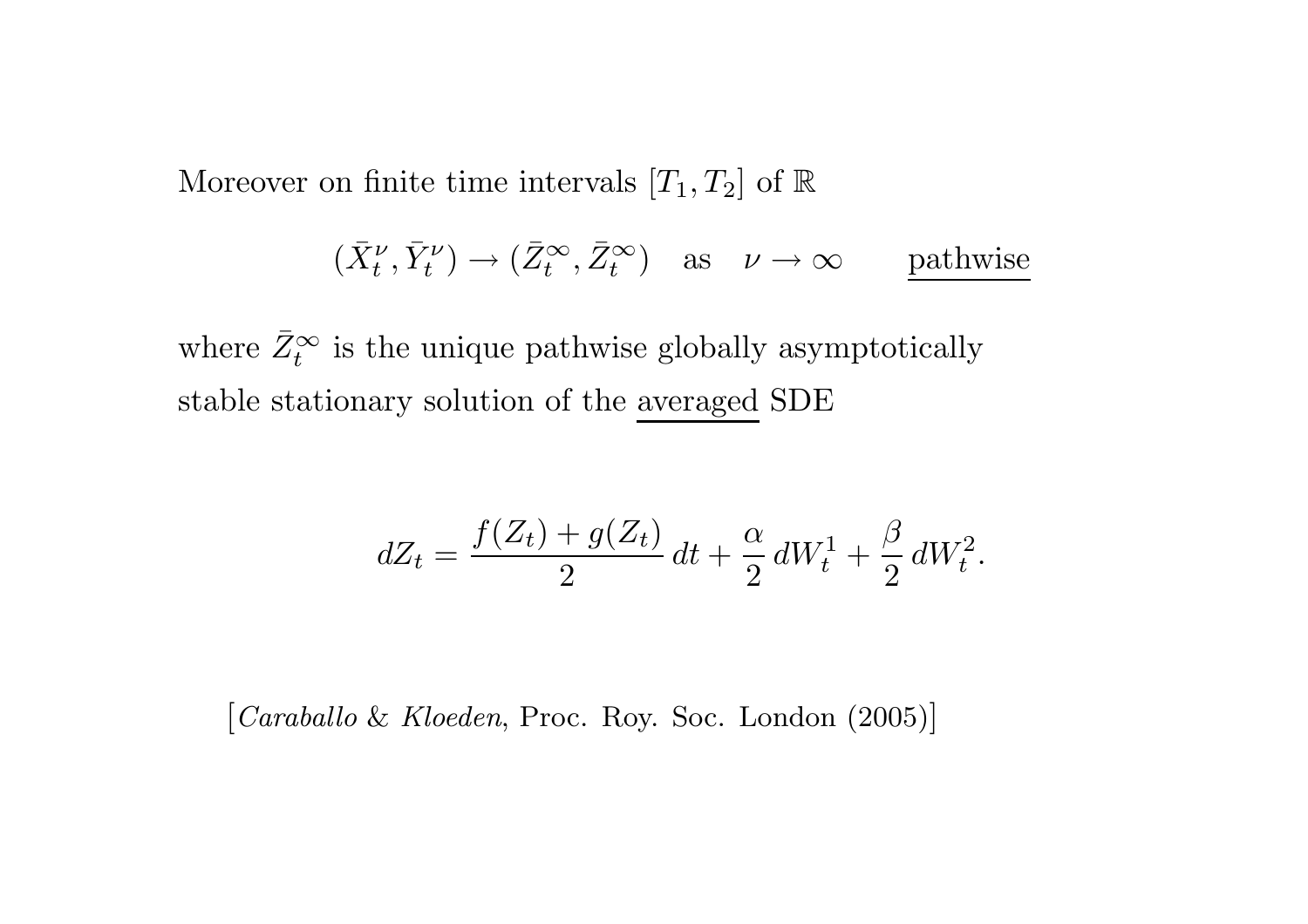# Recall:

- The solutions of Ito stochastic differential equations are pathwise continuous, but not differentiable.
- Ito SDEs are really stochastic integral equations with stochastic integrals defined in the mean-square or  $L_2$  sense.

How do we apply the Lipschitz properties to obtain pathwise estimates?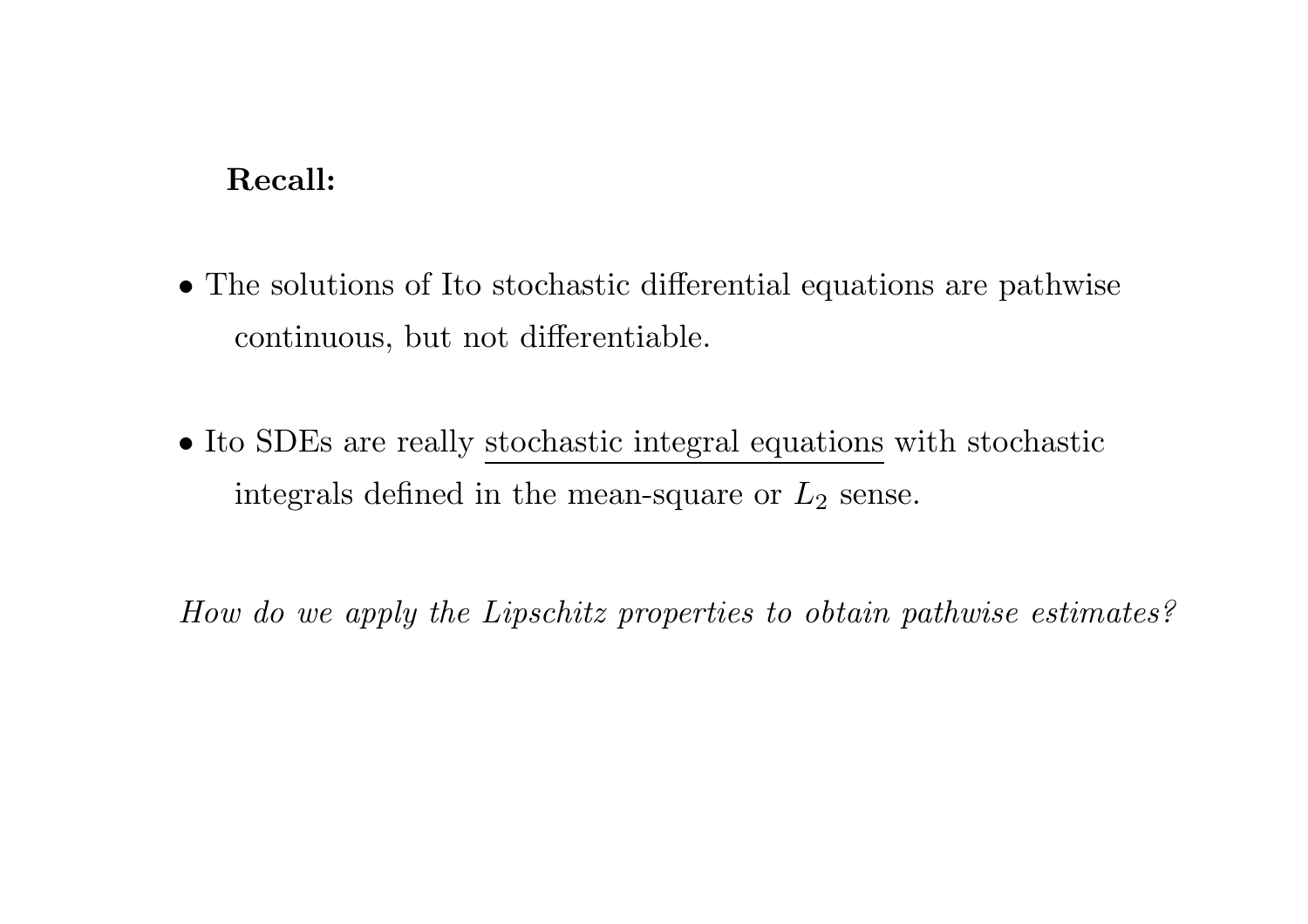A technical detour : Consider the Ito SDE

$$
dX_t = f(X_t) dt + \alpha dW_t
$$

where  $f$  satisfies the one-sided Lipschitz condition.

i.e., the stochastic integral equation

$$
X_t = X_{t_0} + \int_{t_0}^t f(X_s) \, ds + \alpha \int_{t_0}^t dW_t
$$

The difference of any two solutions satisfies pathwise

$$
X_t^1 - X_t^2 = X_{t_0}^1 - X_{t_0}^2 + \int_{t_0}^t \underbrace{[f(X_s^1) - f(X_s^2)]}_{\text{continuous paths}} ds
$$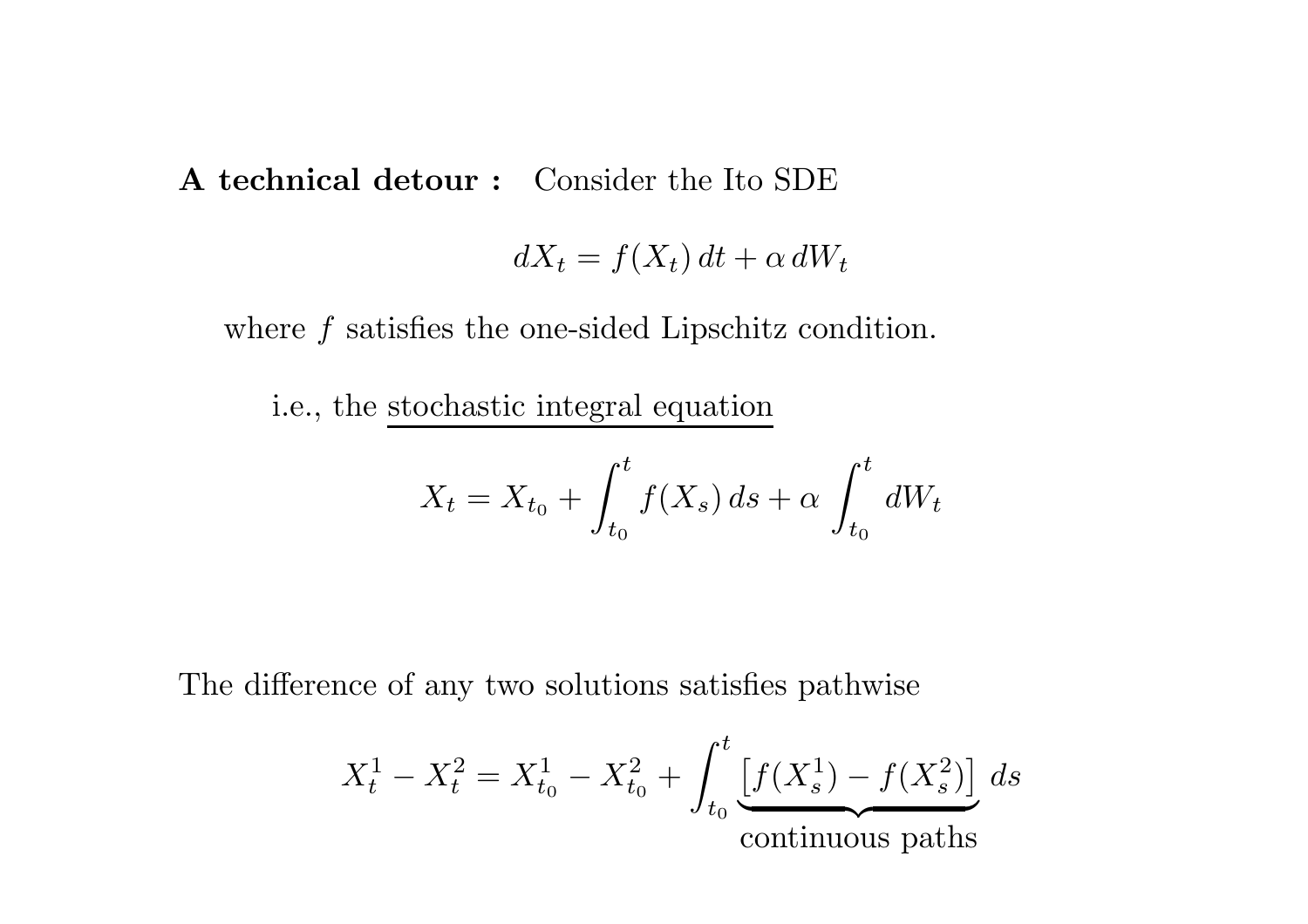Fundamental theorem of calculus  $\Rightarrow X_t^1$ t  $-X_t^2$  pathwise differentiable.  $d\,$  $dt \$ |<br>|  $X_\star^1$ t  $- X^2$  $\left[ \begin{smallmatrix} 2 \ t \end{smallmatrix} \right] = f(X^1_t)$  $\begin{bmatrix} 1 \\ 1 \end{bmatrix}$  $f(t_t^1) - f(X_t^2)$  pathwise

• Apply the one-sided Lipschitz condition

$$
\frac{d}{dt}|X_t^1 - X_t^2|^2 = 2\left\langle X_t^1 - X_t^2, f(X_t^1) - f(X_t^2) \right\rangle \le -2L|X_t^1 - X_t^2|^2
$$

$$
\Rightarrow \qquad \left| X_t^1 - X_t^2 \right|^2 \le \left| X_{t_0}^1 - X_{t_0}^2 \right|^2 \, e^{-2L(t - t_0)} \to 0 \qquad \text{as} \quad t \to \infty
$$

i.e. all solutions converge pathwise together — but to what?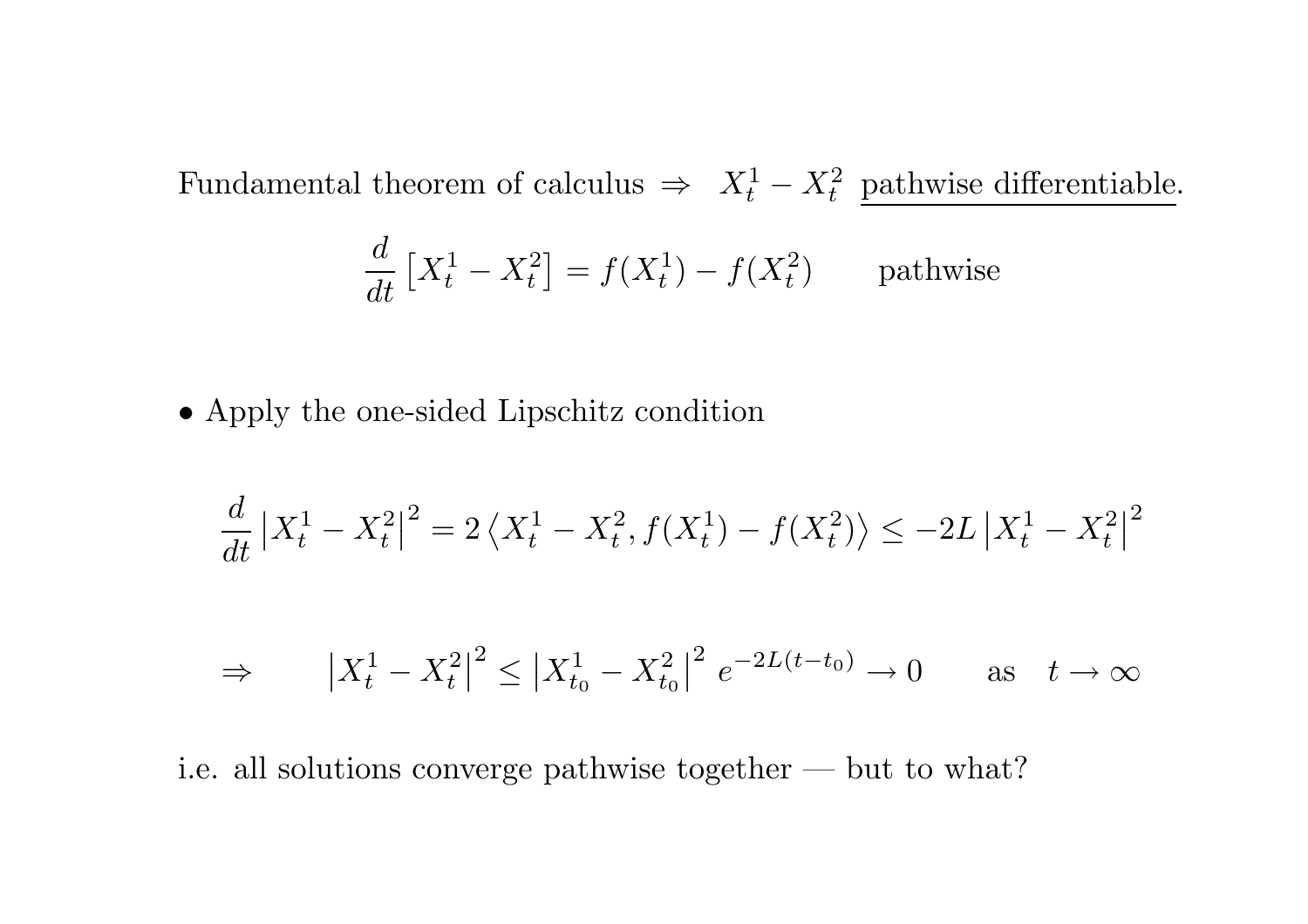**Special case :** Ito SDE with linear drift  $f(x) = -x$ 

$$
dX_t = -X_t dt + \alpha dW_t
$$

explicit solution

$$
X_t = X_{t_0}e^{-(t-t_0)} + \alpha e^{-t} \int_{t_0}^t e^s dW_s
$$

The <u>forward</u> limit as  $t \to \infty$  does not exist — moving target!

But the pullback limit as  $t_0 \rightarrow -\infty$  with t fixed does exist:

$$
\lim_{t_0 \to -\infty} X_t = \bar{O}_t := \alpha e^{-t} \int_{-\infty}^t e^s \, dW_s \qquad \text{(pathwise)}
$$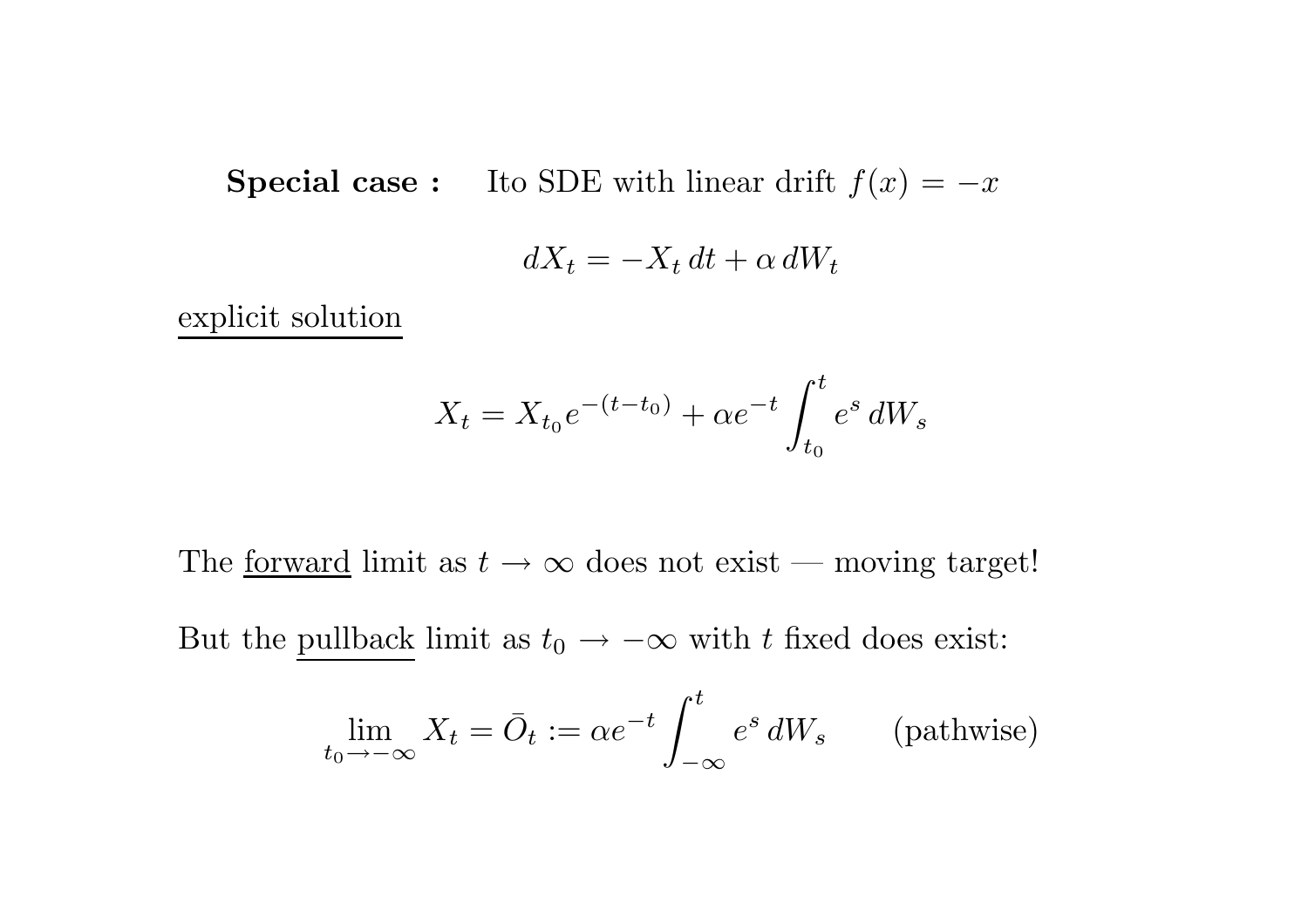

The <u>Ornstein-Uhlenbeck</u> stochastic stationary process  $\overline{O}_t$  is a solution of the linear SDE and all other solutions converge pathwise to it in the forward sense

$$
|X_t - \bar{O}_t| \to 0 \quad \text{as} \quad t \to \infty \quad (\text{pathwise})
$$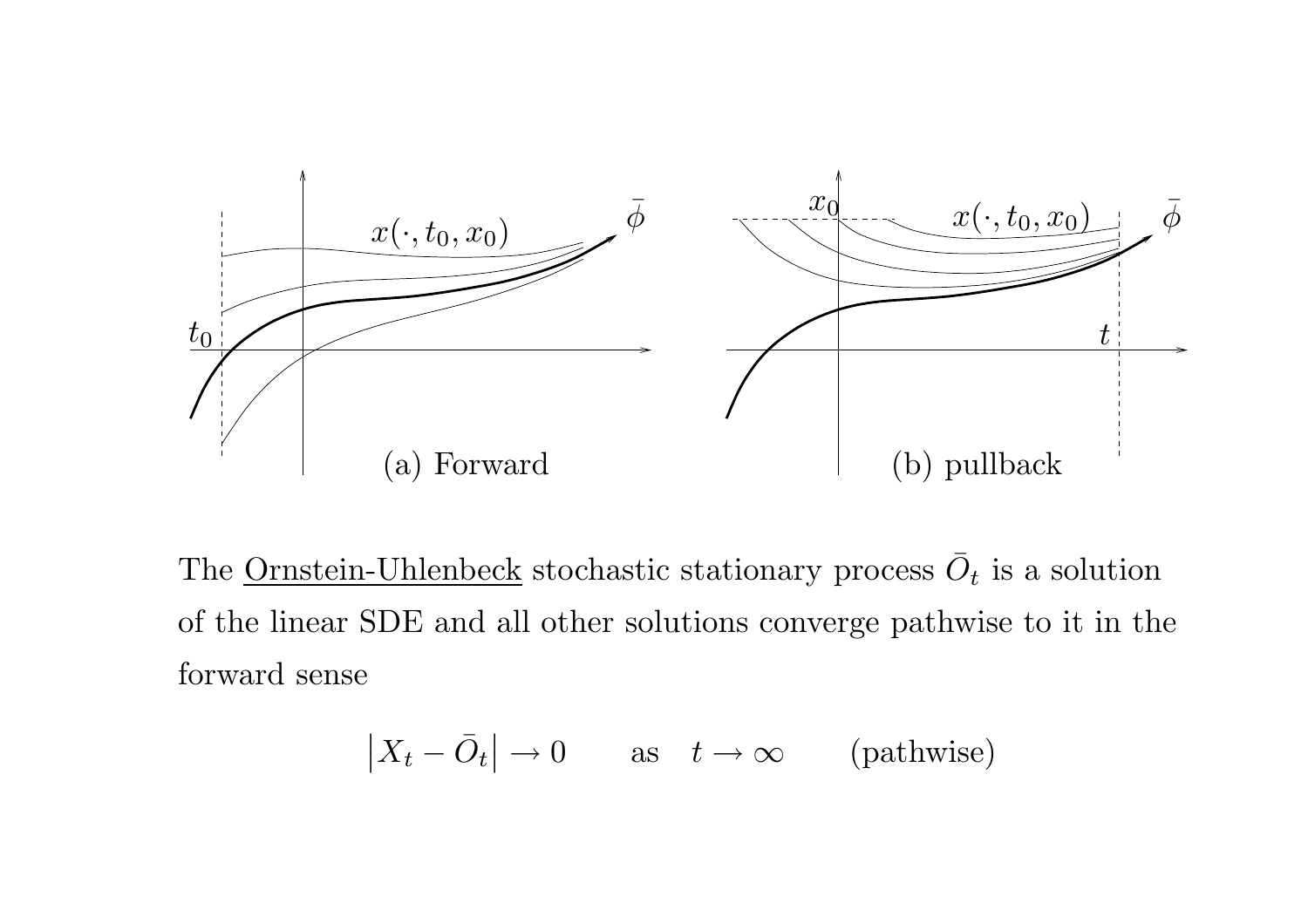**Random dynamical systems** : Let  $(\Omega, \mathcal{F}, \mathbb{P})$  be a probability space and  $(X, d_X)$  a metric space.

A random dynamical system  $(\theta, \phi)$  on  $\Omega \times X$  consists of

- a metric dynamical system  $\theta$  on  $\Omega$ , which models the noise,
- a cocycle mapping  $\phi : \mathbb{R}^+ \times \Omega \times X \to X$ , which represents the dynamics on the state space  $X$  and satisfies

\n- 1). 
$$
\phi(0, \omega, x_0) = x_0
$$
\n- 2).  $\phi(s + t, \omega, x_0) = \phi(s, \theta_t \omega, \phi(t, \omega, x_0))$
\n- 3).  $(t, x_0) \mapsto \phi(t, \omega, x_0)$  is continuous
\n- 4).  $\omega \mapsto \phi(t, \omega, x_0)$  is  $\mathcal{F}$ -measurable
\n

(initial condition) (cocycle property)  $(continuity)$  $(measurability)$ 

for all  $s, t \geq 0, x_0 \in X$  and  $\omega \in \Omega$ .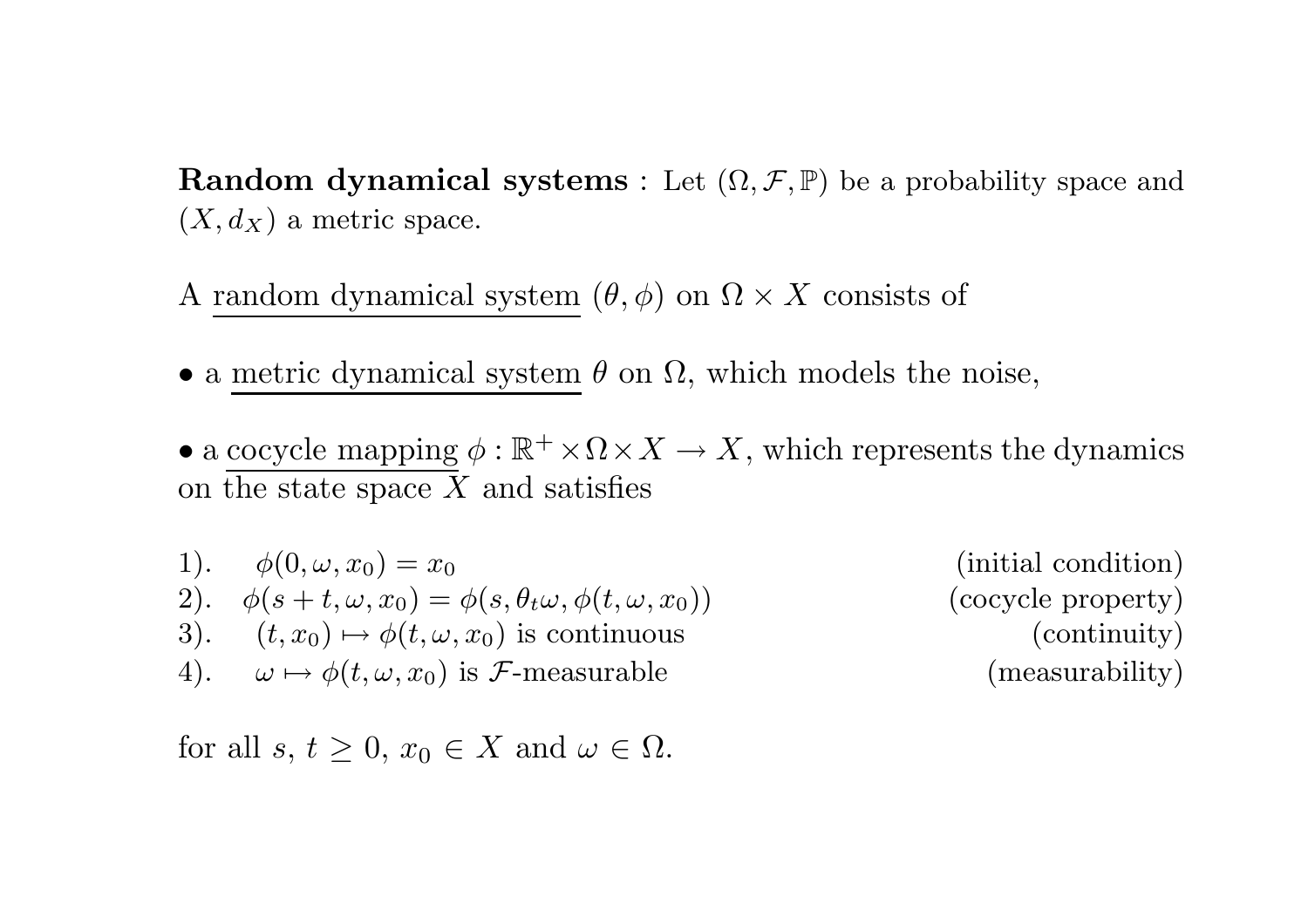#### Random attractors

A random attractor is <sup>a</sup> family of nonempty measurable compact subsets of X b

$$
\widehat{A} = \{A(\omega): \omega \in \Omega\}
$$

which is

• 
$$
\phi
$$
-invariant  $\phi(t, \omega, A(\omega)) = A(\theta_t \omega)$  for all  $t \ge 0$ ,

• pathwise pullback attracting in the sense that

$$
dist_X(\phi(t, \theta_{-t}\omega, D(\theta_{-t}\omega)), A(\omega)) \to 0 \quad \text{for} \quad t \to +\infty
$$

for all suitable families  $\widehat{D} = \{D(\omega) : \omega \in \Omega\}$  of nonempty measurable bounded subsets of X.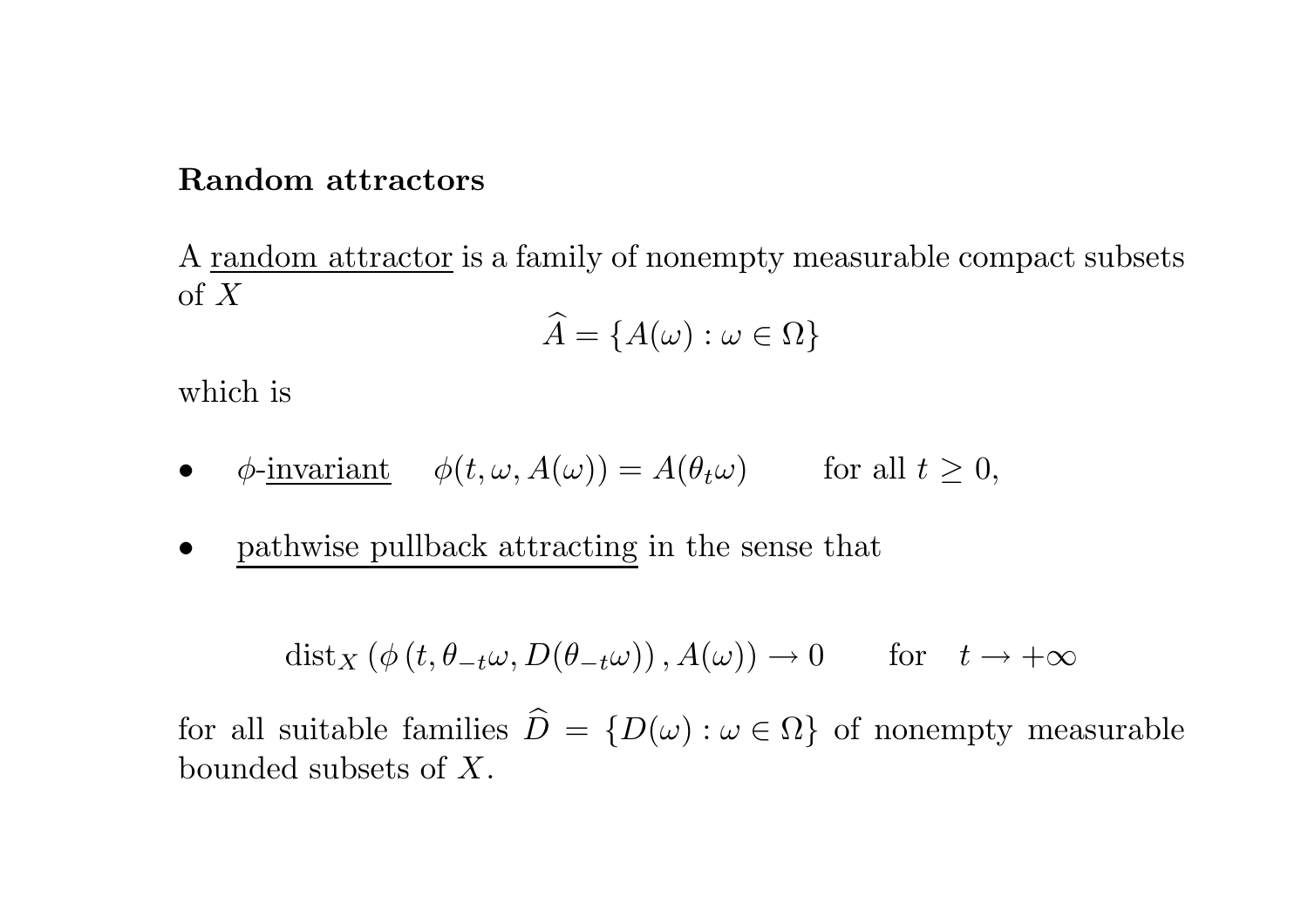Theorem (Crauel, Flandoli, Schmalfuß etc)

Let  $(\theta, \phi)$  be an RDS on  $\Omega \times X$  such that  $\phi(t, \omega, \cdot) : X \to X$  is a compact operator for each fixed  $t > 0$  and  $\omega \in \Omega$ .

If there exists a pullback absorbing family  $\widehat{B} \,=\, \{B(\omega):\omega\in\Omega\} \,$  of nonempty  $closed \ and \ bounded \ measurable \ subsets \ of \ X, \ i.e. \ there \ exists \ a \ T_{\widehat{D}, \omega} \geq 0 \ such$ that

$$
\phi(t, \theta_{-t}\omega, D(\theta_{-t}\omega)) \subset B(\omega) \quad \text{for all} \quad t \ge T_{\widehat{D}, \omega}
$$

 $for\ all\ \widehat{D}=\{D(\omega):\omega\in\Omega\}\ \ in\ a\ given\ attracting\ universe.$ 

Then the RDS  $\Omega \times X$  has a <u>random attractor</u>  $\widehat{A}$  with component subsets given by

$$
A(\omega) = \bigcap_{s>0} \overline{\bigcup_{t\geq s} \phi(t, \theta_{-t}\omega, B(\theta_{-t}\omega))} \quad \text{for each} \quad \omega \in \Omega.
$$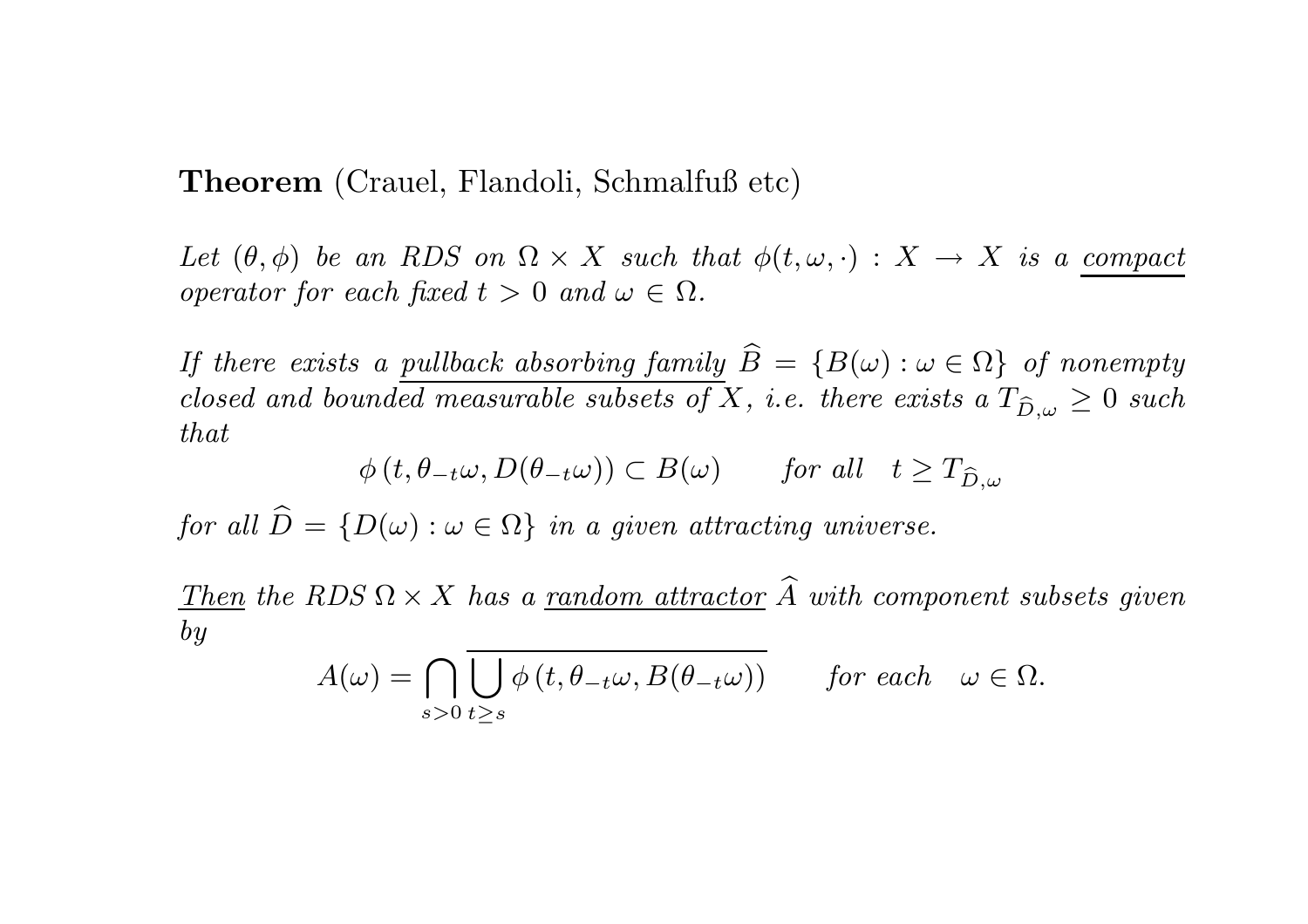## General case again

Substract the integral version of the linear SDE for  $\overline{O}_t$  from the integral version of the nonlinear SDE

$$
dX_t = f(X_t) dt + \alpha dW_t
$$

to obtain

$$
X_t - \bar{O}_t = X_{t_0} - \bar{O}_{t_0} + \int_{t_0}^t \left[ f(X_s) + \bar{O}_s \right] ds
$$

 $\Rightarrow V_t := X_t - \overline{O}_t$  is pathwise differentiable and satisfies the pathwise ODE

$$
\frac{d}{dt}V_t = f(V_t + \bar{O}_t) + \bar{O}_t \qquad \text{(pathwise)}
$$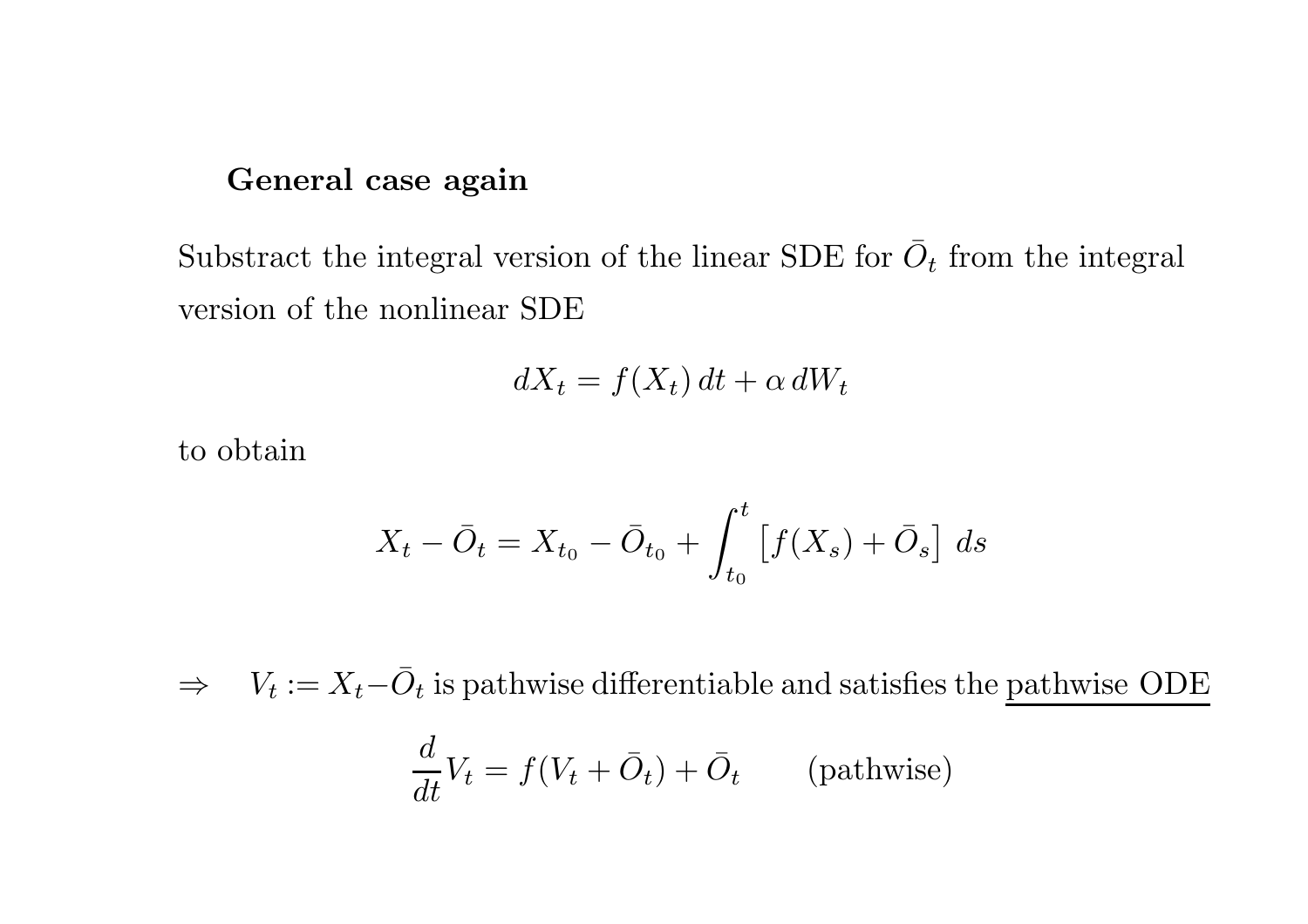• Apply the one-sided Lipschitz condition pathwise to

$$
\frac{d}{dt}\left[X_t - \bar{O}_t\right] = \left[f(X_t) - f(\bar{O}_t)\right] + \left[f(\bar{O}_t) + \bar{O}_t\right] \qquad \text{(pathwise)}
$$

to obtain the pathwise estimate

$$
|V_t|^2 \le |V_{t_0}|^2 e^{-L(t-t_0)} + \frac{2}{L} e^{-Lt} \int_{t_0}^t e^{Ls} (|f(\bar{O}_s)|^2 + |\bar{O}_s|^2) ds
$$

• Take pathwise pullback convergence as  $t_0 \rightarrow -\infty$  to obtain

$$
|X_t - \bar{O}_t| \leq \bar{R}_t := 1 + \frac{2}{L} e^{-Lt} \int_{-\infty}^t e^{Ls} (|f(\bar{O}_s)|^2 + |\bar{O}_s|^2) ds
$$

for  $t \geq T$  depending on suitable bounded sets of initial values.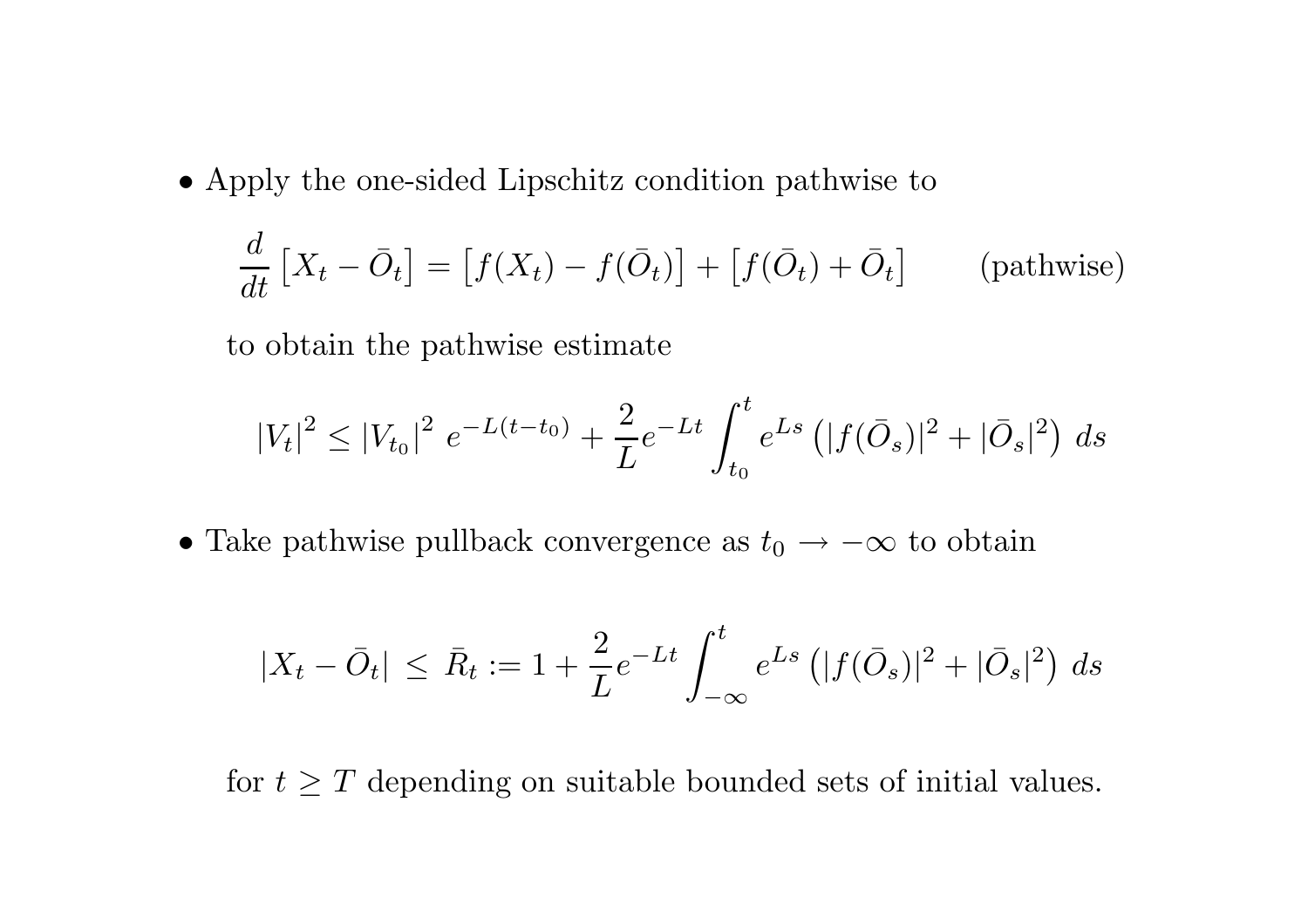- i.e., there exists <sup>a</sup> family of compact pullback absorbing balls centered on  $\bar{O}_t$  with random radius  $\bar{R}_t$ .
- Dynamical systems limit set ideas

 $\Rightarrow$  there exists a compact setvalued stochastic process  $A_t$  inside these absorbing balls which pathwise pullback attracts the solutions.

- BUT the solutions converge together pathwise in forwards sense, so the sets  $A_t$  are in fact all singleton sets
- $\Rightarrow$   $\exists$  stochastic stationary solution  $\bar{X}_t$ .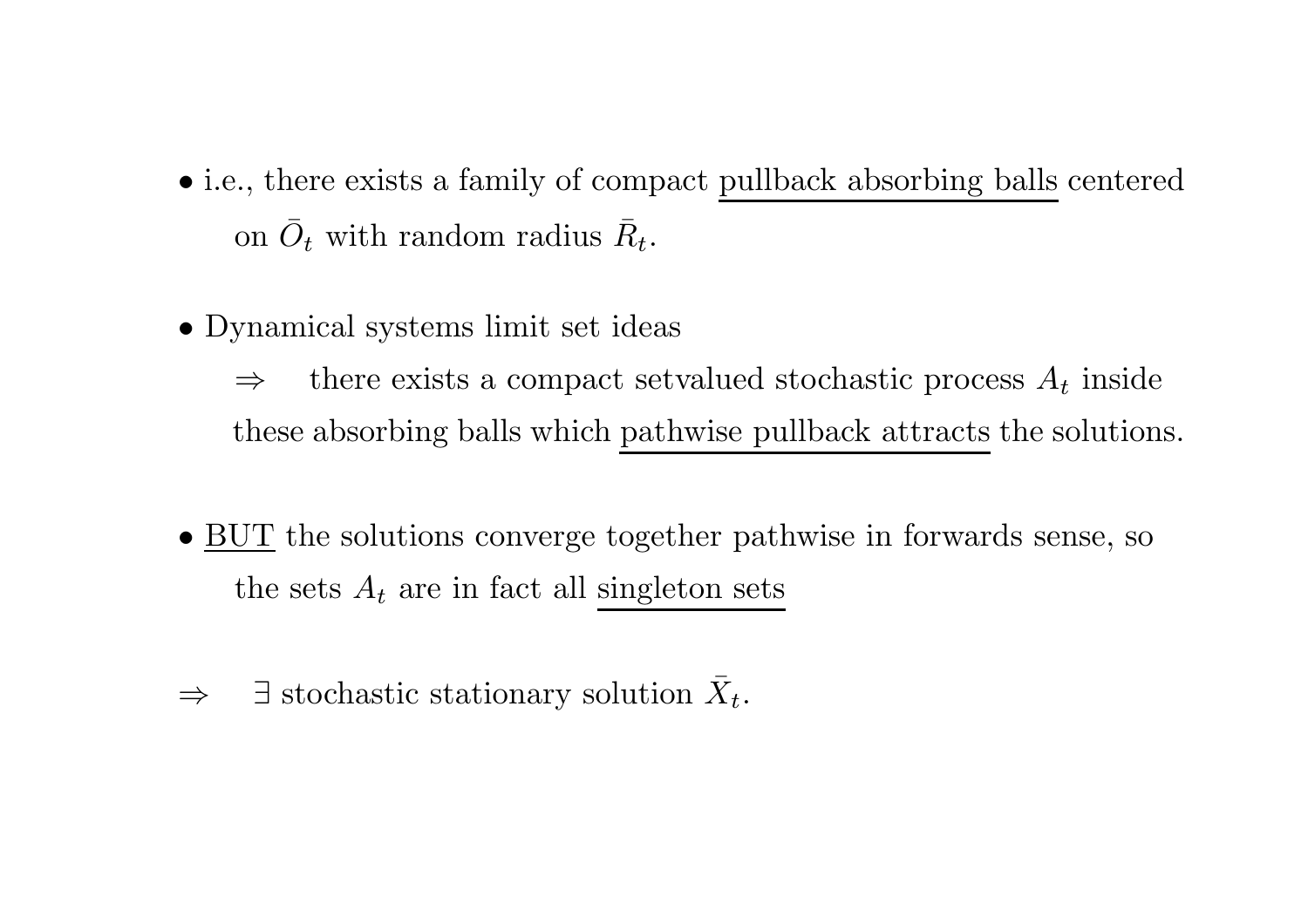# General Principles

- All regular Ito SDE in  $\mathbb{R}^d$  can be transformed into pathwise ODE [Imkeller & Schmalfuß (2001), Imkeller & Lederer (2001,2002)]
- and generate random dynamical systems
	- $\Rightarrow$  pathwise theory and numerics for Ito SDE

• Pullback convergence enables us to construct moving targets.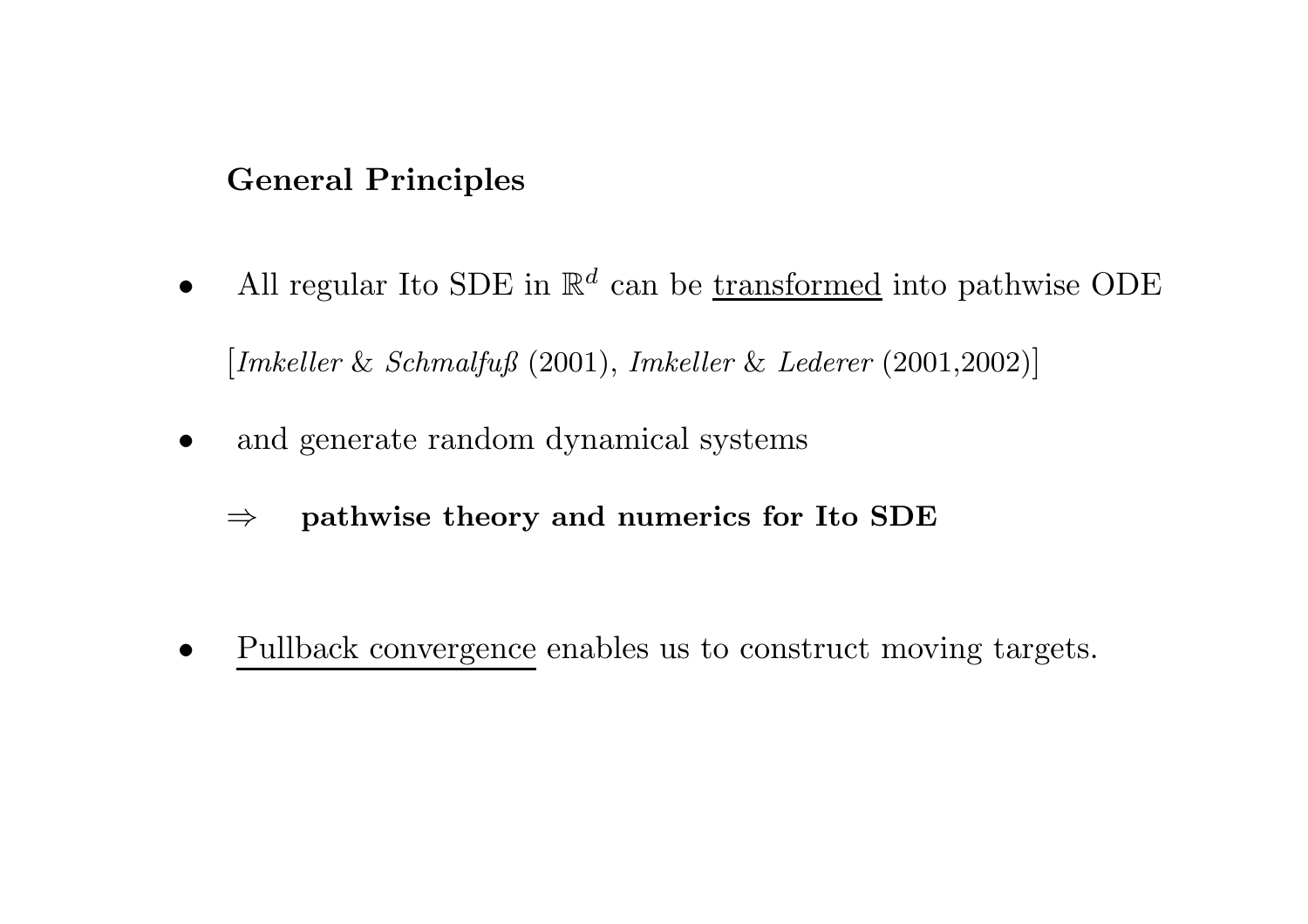- Stochastic stationary solutions are a simple singleton set version of more general random attractors
	- $\Rightarrow$  theory of random dynamical systems

e.g., Ludwig Arnold (Bremen)

• parallel theory of deterministic skew product flows

e.g., almost periodic ODE : George Sell (Minneapolis)

 $\Rightarrow$  A theory of nonautonomous dynamical systems

e.g., pullback attractors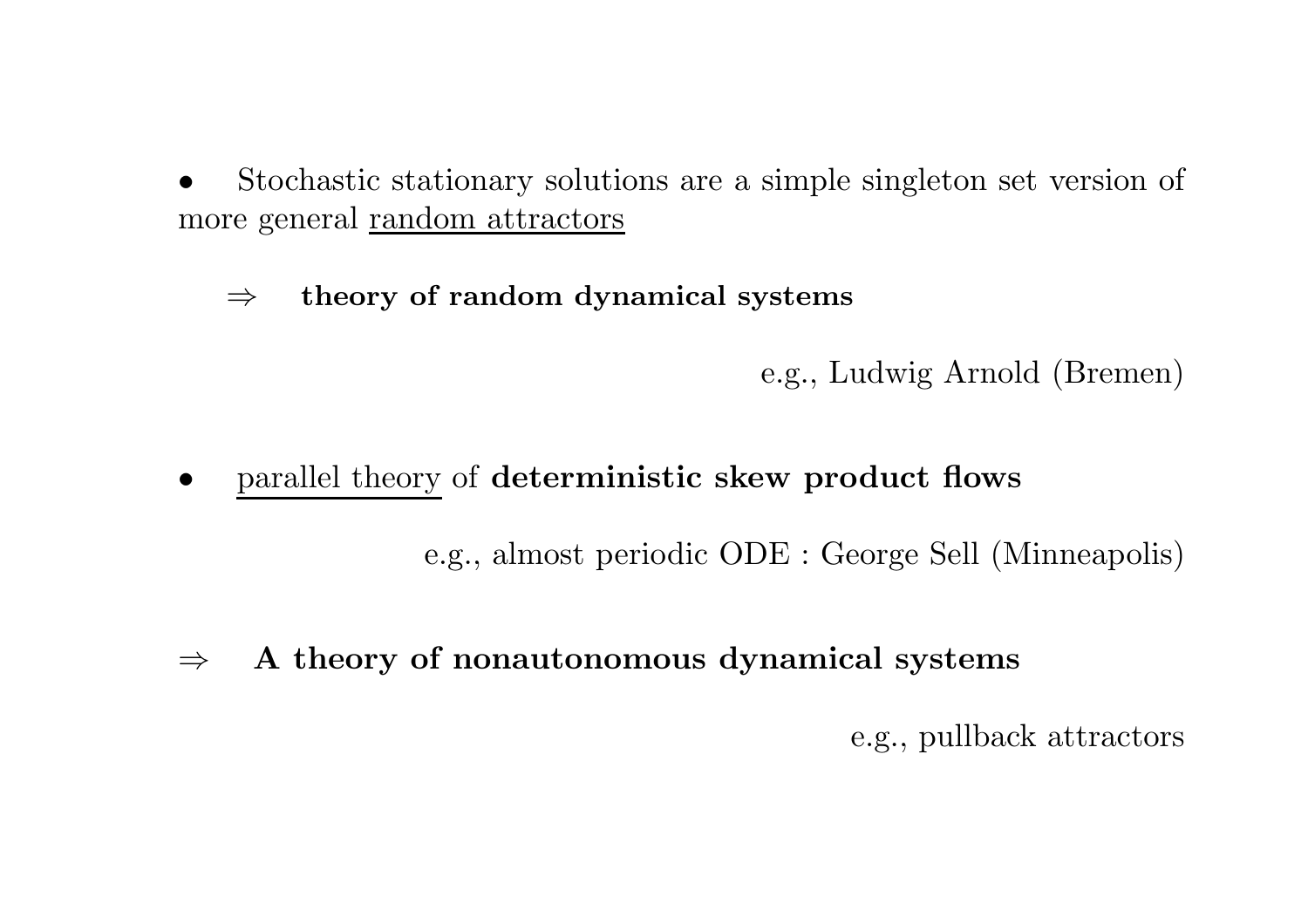#### Effects of discretization on synchronization

#### Numerical Ornstein-Uhlenbeck process

For the linear SDE with additive noise,

$$
dX_t = -X_t dt + \alpha dW_t,
$$

the drift-implicit Euler-Maruyama scheme with constant step size  $h > 0$ is

$$
X_{n+1} = X_n - hX_{n+1} + \alpha \Delta W_n, \qquad n = n_0, n_0 + 1, \dots,
$$

which simplifies algebraically to

$$
X_{n+1} = \frac{1}{1+h}X_n + \frac{\alpha}{1+h} \Delta W_n,
$$

Here the  $\Delta W_n = W_{h(n+1)} - W_{hn}$  are mutually independent and  $N(0, h)$ distributed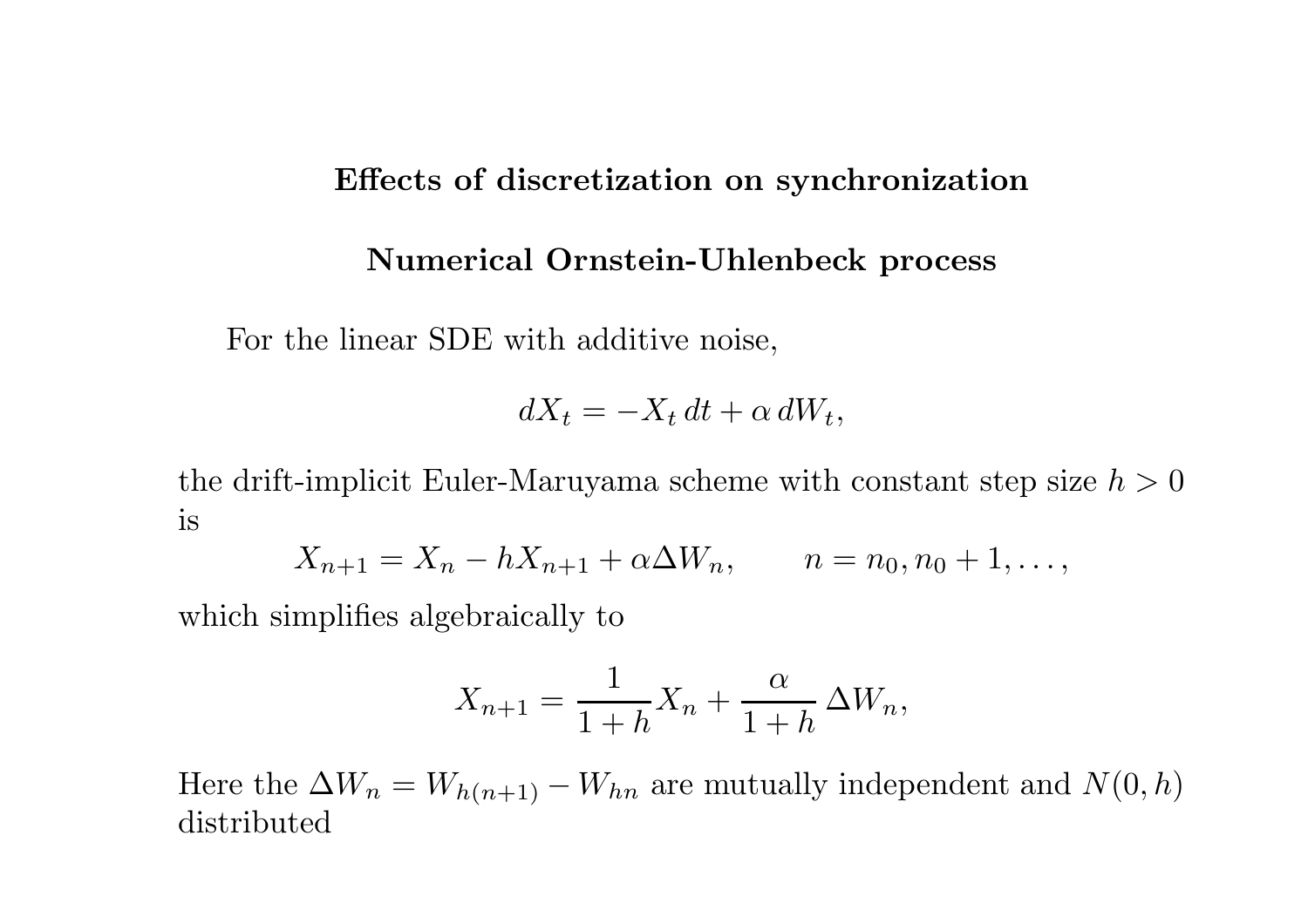It follows that

$$
X_n = \frac{1}{(1+h)^{n-n_0}} X_{n_0} + \frac{\alpha}{1+h} \sum_{j=n_0}^{n-1} \frac{1}{(1+h)^{n-1-j}} \Delta W_j
$$

and the pathwise pullback limit, i.e. with n fixed and  $n_0 \rightarrow -\infty$ , gives the discrete time numerical Ornstein-Uhlenbeck process

$$
\widehat{O}_n^{(h)} := \frac{\alpha}{1+h} \sum_{j=-\infty}^{n-1} \frac{1}{(1+h)^{n-1-j}} \Delta W_j, \qquad n \in \mathbb{Z}.
$$
 (1)

which is an entire solution of the numerical scheme and <sup>a</sup> discrete time stochastic stationary process.

One can show that it converges pathwise to the continuous time Ornstein-Uhlenbeck process in the sense that

$$
\widehat{O}_0^{(h)} \to \widehat{O}_0 \quad \text{as} \quad h \to 0.
$$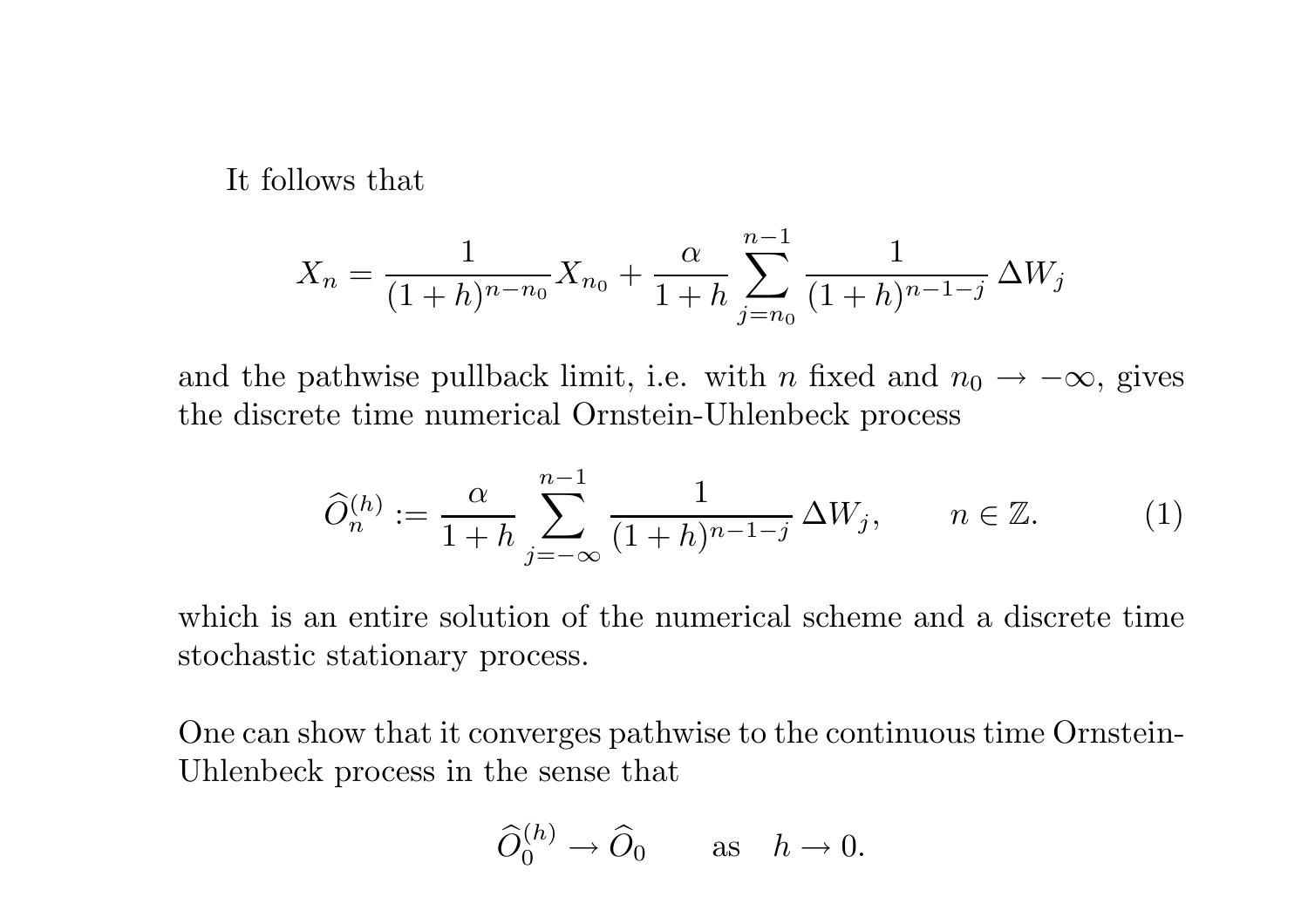## Discretization of an isolated stochastic system

Consider the nonlinear SDE in  $\mathbb{R}^d$  with additive noise,

$$
dX_t = f(X_t) dt + \alpha dW_t,
$$

where the drift coefficient  $f$  is continuously differentiable and satisfies the one-sided dissipative Lipschitz condition with constant  $L$ .

The drift-implicit Euler-Maruyama scheme with constant step size  $h >$ 0 applied to this SDE is

$$
X_{n+1} = X_n + h f(X_{n+1}) + \alpha \Delta W_n,
$$

which is, in general, an implicit algebraic equation and must be solved numerically for  $X_{n+1}$  for each n.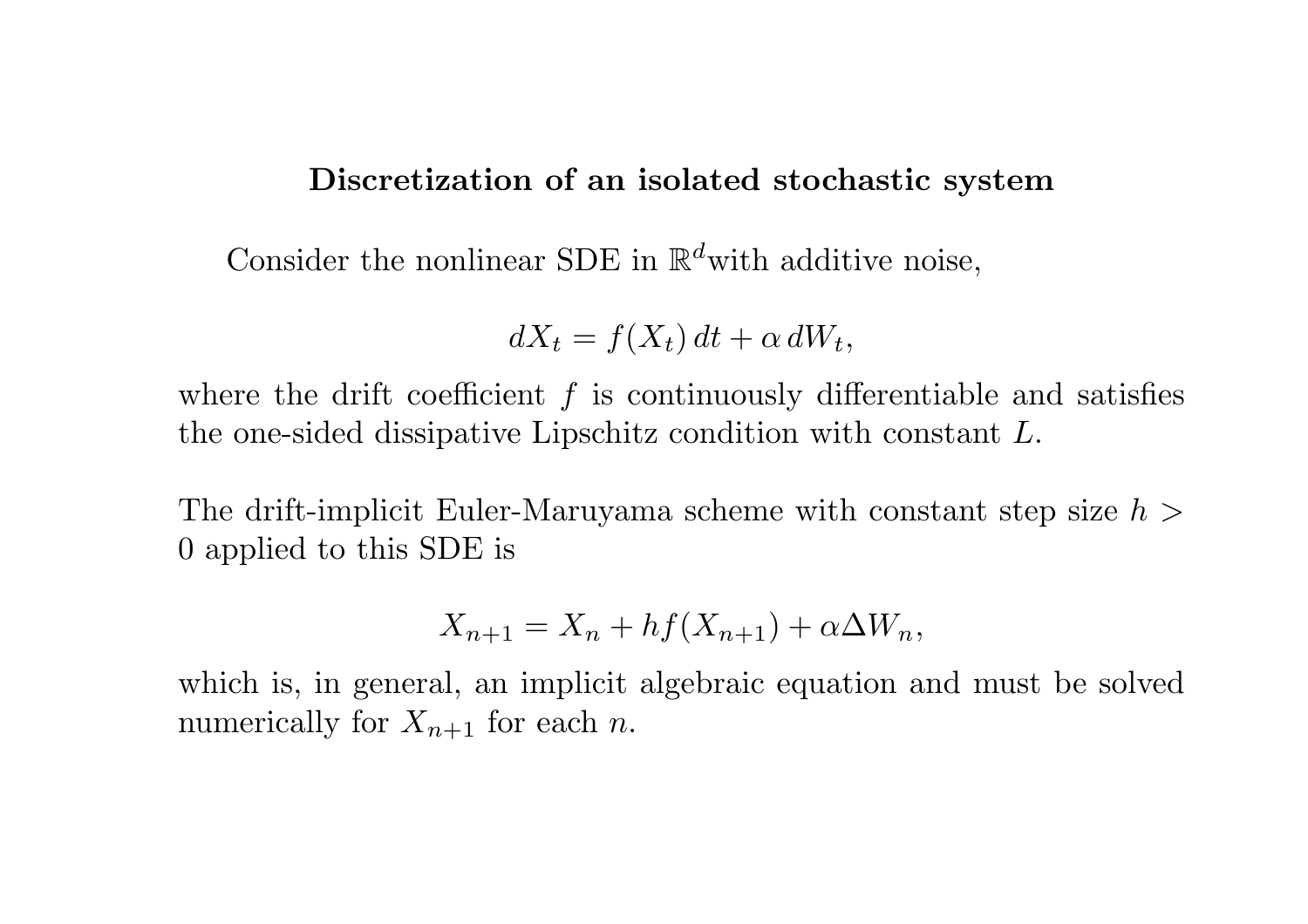The difference of any two solutions

$$
X_{n+1} - X'_{n+1} = (X_n - X'_n) + h \left( f(X_{n+1}) - f(X'_{n+1}) \right),
$$

does not contain a driving noise term. Then

$$
\begin{aligned}\n\left| X_{n+1} - X'_{n+1} \right|^2 &= \left\langle X_{n+1} - X'_{n+1}, X_n - X'_n \right\rangle \\
&\quad + h \left\langle X_{n+1} - X'_{n+1}, f(X_{n+1}) - f(X'_{n+1}) \right\rangle \\
&\leq \left| X_{n+1} - X'_{n+1} \right| \left| X_n - X'_n \right| - hL \left| X_{n+1} - X'_{n+1} \right|^2, \\
&\Rightarrow \left| X_{n+1} - X'_{n+1} \right| \leq \frac{1}{1 + Lh} \left| X_n - X'_n \right|, \\
&\Rightarrow \left| X_n - X'_n \right| \leq \frac{1}{(1 + Lh)^n} \left| X_0 - X'_0 \right| \to 0 \quad \text{as } n \to \infty.\n\end{aligned}
$$

i.e. all numerical solutions converge pathwise to each other forward in time.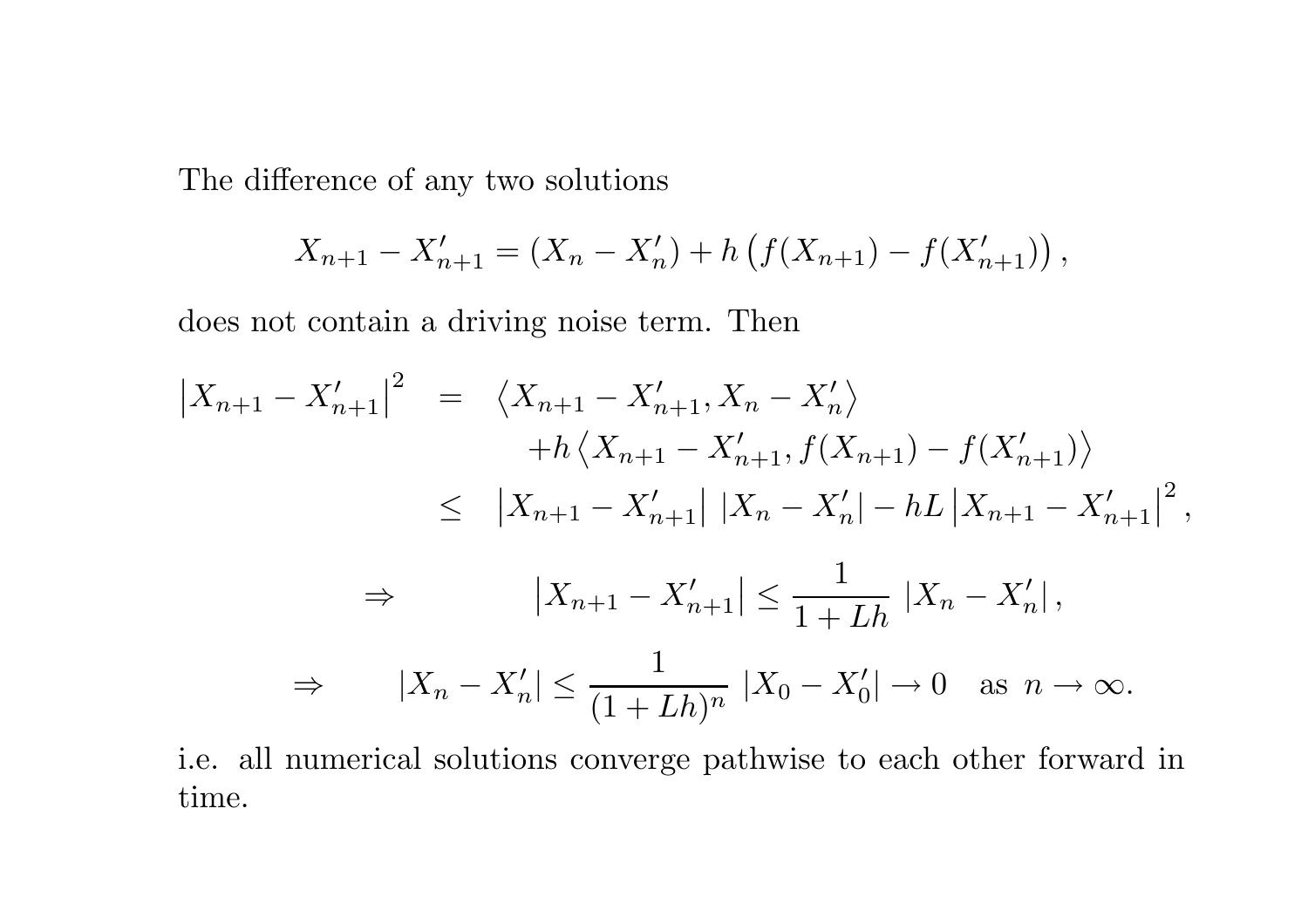Change variables to  $U_n := X_n - \widehat{O}_n^{(h)}$ , where  $\widehat{O}_n^{(h)}$  is the numerical Ornstein-Uhlenbeck process, to obtain the numerical scheme

$$
U_{n+1} = U_n + h f\left(U_{n+1} + \widehat{O}_{n+1}^{(h)}\right) + h \widehat{O}_n^{(h)}.
$$

Taking the inner product of both sides with  $U_{n+1}$  we obtain

$$
\begin{split}\n\left|U_{n+1}\right|^{2} &= \left\langle U_{n+1}, U_{n}\right\rangle + h\left\langle U_{n+1}, f\left(U_{n+1} + \widehat{O}_{n+1}^{(h)}\right)\right\rangle + h\left\langle U_{n+1}, \widehat{O}_{n}^{(h)}\right\rangle \\
&\leq \left|U_{n+1}\right| \left|U_{n}\right| + h\left\langle U_{n+1}, f\left(U_{n+1} + \widehat{O}_{n+1}^{(h)}\right)\right\rangle + h\left|U_{n+1}\right| \left|\widehat{O}_{n}^{(h)}\right|.\n\end{split}
$$

Rearranging, using the one-sided Lipschitz condition and simplifying gives

$$
|U_{n+1}| \leq |U_n| - Lh |U_{n+1}| + h \left| f\left(\widehat{O}_{n+1}^{(h)}\right) \right| + h \left| \widehat{O}_n^{(h)} \right|.
$$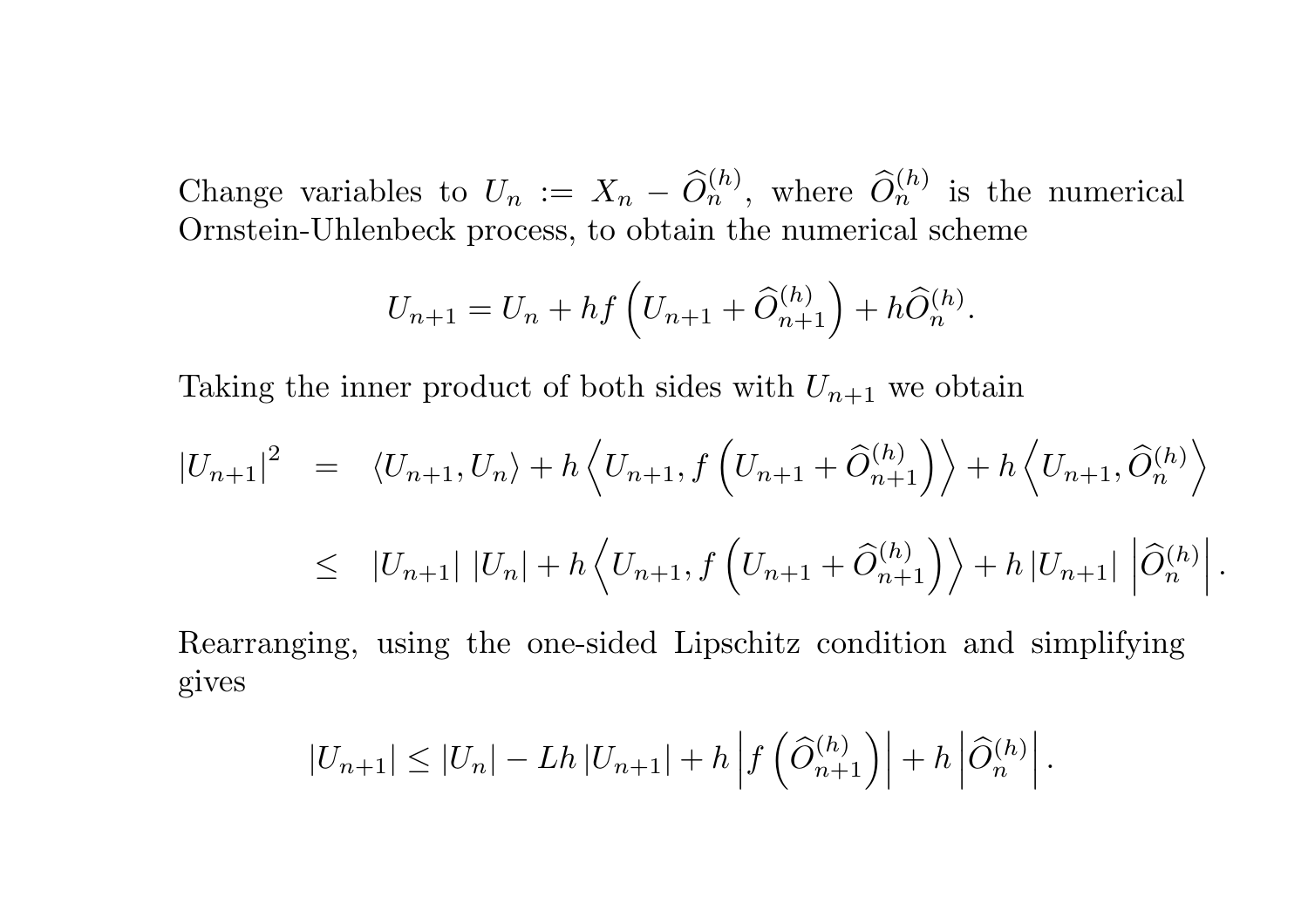$$
\Rightarrow |U_{n+1}| \le \frac{1}{1+Lh} |U_n| + \frac{h}{1+Lh} B_n^{(h)},
$$

where

$$
B_n(h) := \left| f\left(\widehat{O}_{n+1}^{(h)}\right) \right| + \left| \widehat{O}_n^{(h)} \right|,
$$

$$
\Rightarrow |U_n| \le \frac{1}{(1+Lh)^{n-n_0}} |U_{n_0}| + \frac{h}{1+Lh} \sum_{j=n_0}^{n-1} \frac{1}{(1+h)^{n-1-j}} B_j^{(h)}.
$$

Taking the pullback limit as  $n_0 \to -\infty$  with n fixed, it follows that  $U_n$ is pathwise pullback absorbed into the ball  $B_d[0, \bar{R}_n]$  in  $\mathbb{R}^d$  centered on the origin with squared radius

$$
\bar{R}_n^2 := 1 + \frac{h}{1 + Lh} \sum_{j=-\infty}^{n-1} \frac{1}{(1+h)^{n-1-j}} B_j^{(h)}.
$$

Note that  $\bar{R}_n$  is random, but finite.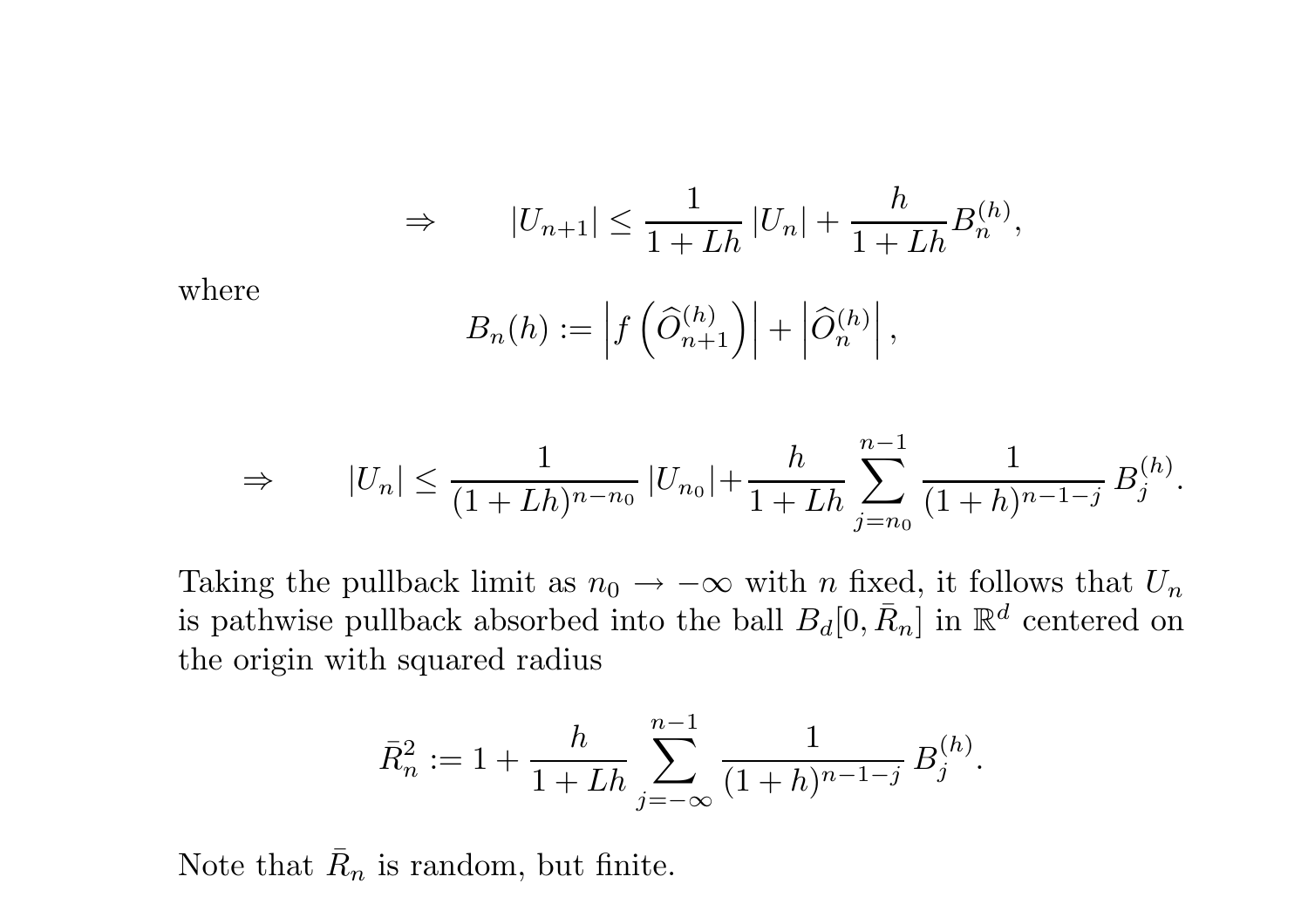From the theory of random dynamical systems we conclude that the discrete time random dynamical system generated by drift-implicit Euler-Maruyama scheme has <sup>a</sup> random attractor with component sets in the corresponding balls  $B_d[0,\bar{R}_n]$ .

Since all of the trajectories converge together pathwise forward in time, the random attractor consists of <sup>a</sup> single stochastic stationary process which we shall denote by  $\widehat{U}_n^{(h)}$ .

Transforming back to the original variable, we have shown that the driftimplicit Euler-Maruyama scheme applied to the nonlinear SDE has a stochastic stationary solution

$$
\widehat{X}_n^{(h)}:=\widehat{U}_n^{(h)}+\widehat{O}_n^{(h)},\qquad n\in\mathbb{Z},
$$

taking values in the random balls  $B_d[\widehat{O}_n^{(h)}, \bar{R}_n]$ , which attracts all other solutions pathwise in both the forward and pullback senses.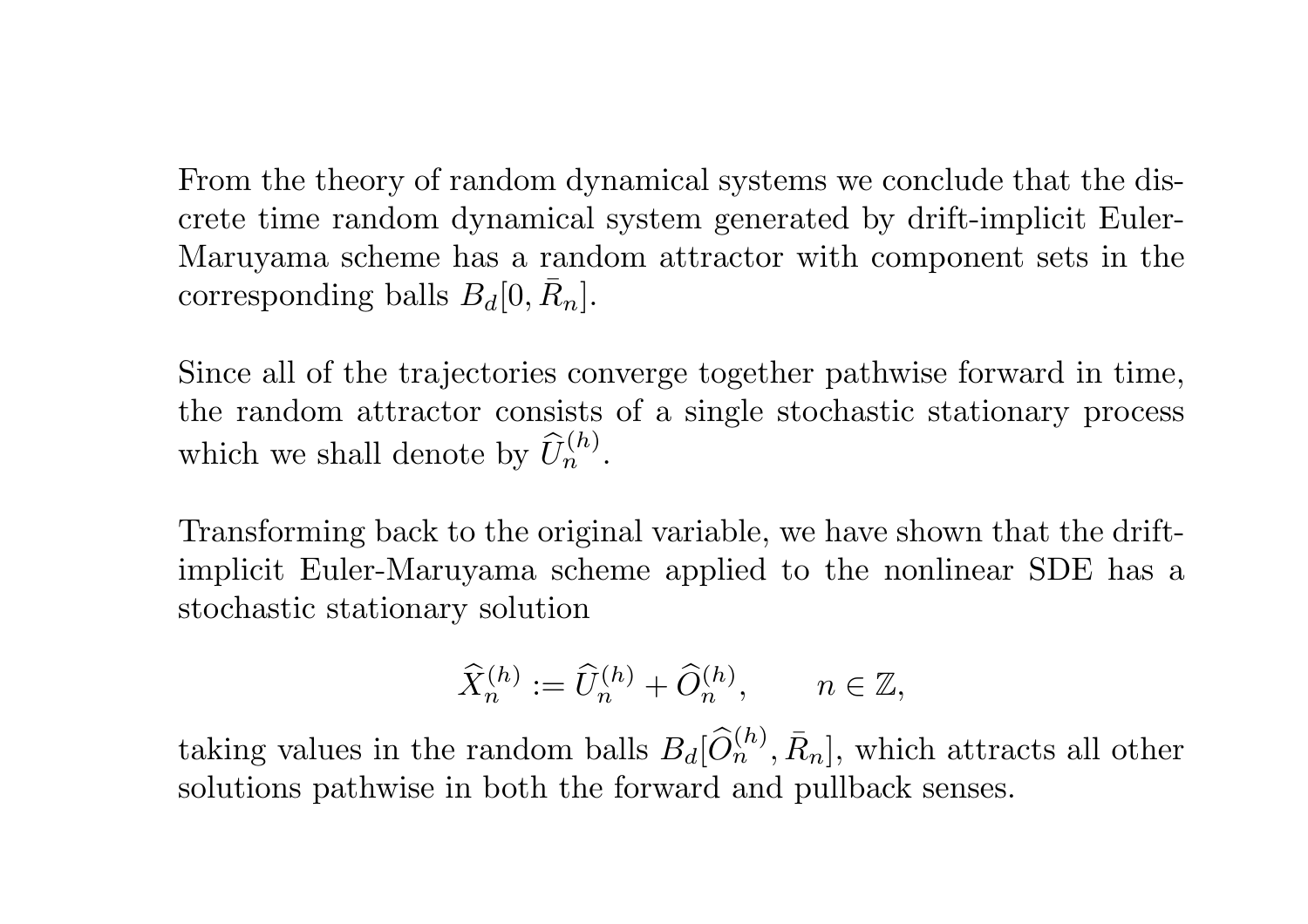#### Discretization of the coupled stochastic systems

Consider the coupled stochastic system in  $\mathbb{R}^{2d}$  (now  $\alpha$ ,  $\beta$  are nonzero scalars)

$$
dX_t = (f(X_t) + \nu(Y_t - X_t)) dt + \alpha dW_t^1,
$$
  

$$
dY_t = (g(Y_t) + \nu(X_t - Y_t)) dt + \beta dW_t^2,
$$

The corresponding drift-implicit Euler-Maruyama scheme with constant step size,

$$
X_{n+1} = X_n + h(f(X_{n+1}) + \nu(Y_{n+1} - X_{n+1})) + \alpha \Delta W_n^1,
$$
  

$$
Y_{n+1} = Y_n + h(g(Y_{n+1}) + \nu(X_{n+1} - Y_{n+1})) + \beta \Delta W_n^2,
$$

can be written as the 2 <sup>d</sup>-dimensional vector system

$$
\mathfrak{X}_{n+1} = \mathfrak{X}_n + h\left(\mathbf{F}(\mathfrak{X}_{n+1}) + \nu B \mathfrak{X}_{n+1}\right) + A \Delta \mathbf{W}_n
$$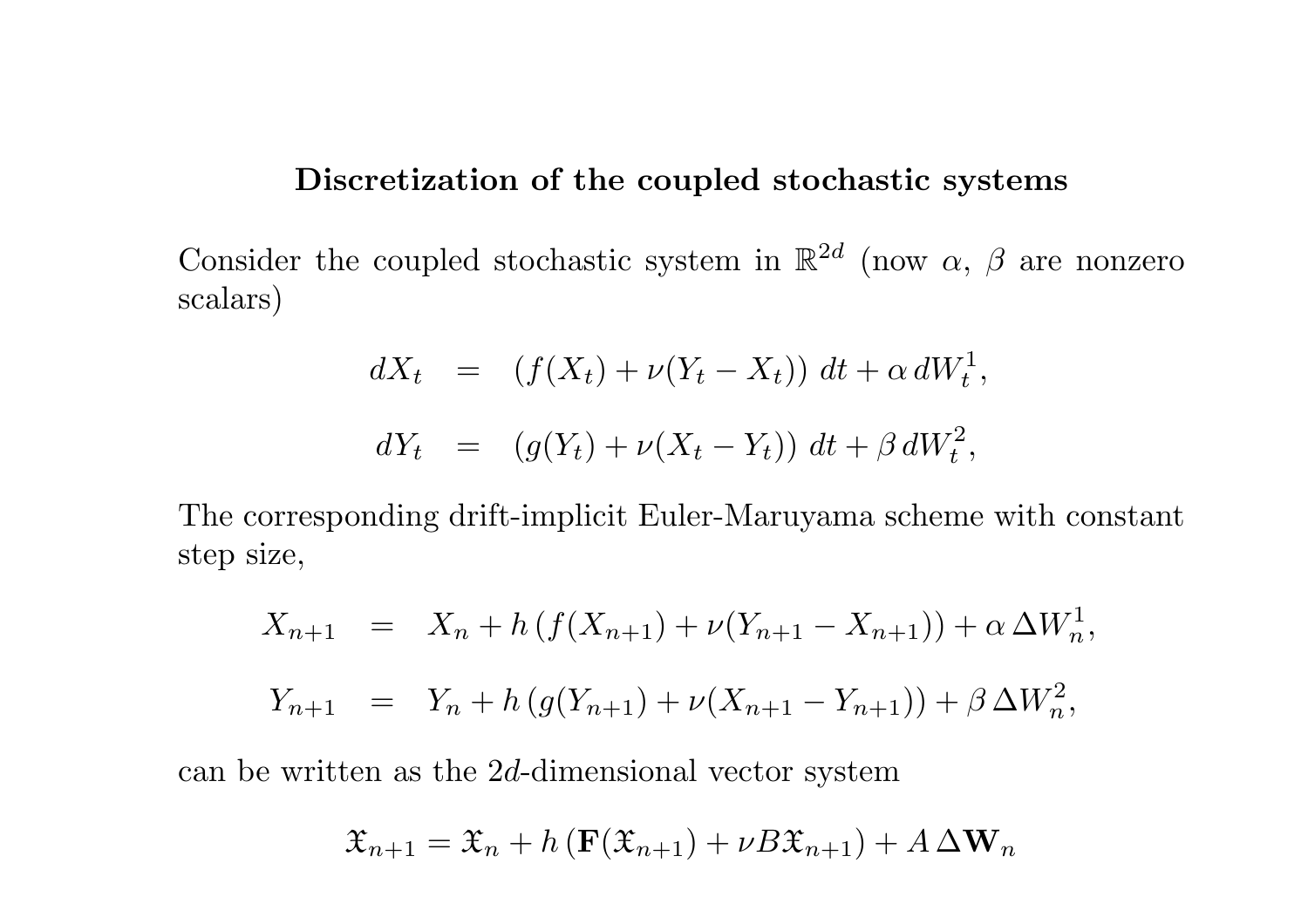with the 2d-dimensional vectors

$$
\mathfrak{X} = \begin{pmatrix} x \\ y \end{pmatrix}, \quad \mathbf{W}_t = \begin{pmatrix} W_t^1 \\ W_t^2 \end{pmatrix}, \quad \mathbf{F}(\mathfrak{X}) = \begin{pmatrix} f(x) \\ g(y) \end{pmatrix},
$$

and the  $2d \times 2d$ -matrices

$$
A = \left[ \begin{array}{cc} \alpha I_d & 0 \\ 0 & \beta I_d \end{array} \right], \qquad B = \left[ \begin{array}{cc} -I_d & I_d \\ I_d & -I_d \end{array} \right],
$$

where  $I_d$  is the  $d \times d$  identity matrix.

The function  $\mathbf{G} := \mathbb{R}^{2d} \to \mathbb{R}^{2d}$  defined by

$$
\mathbf{G}(\mathfrak{X}):=\mathbf{F}(\mathfrak{X})+\nu B\mathfrak{X}
$$

satisfies <sup>a</sup> dissipative one-sided Lipschitz condition with constant L.

i.e. the vector scheme has essentially the same structure as the scheme for the uncoupled nonlinear equation, but in a higher dimensional space.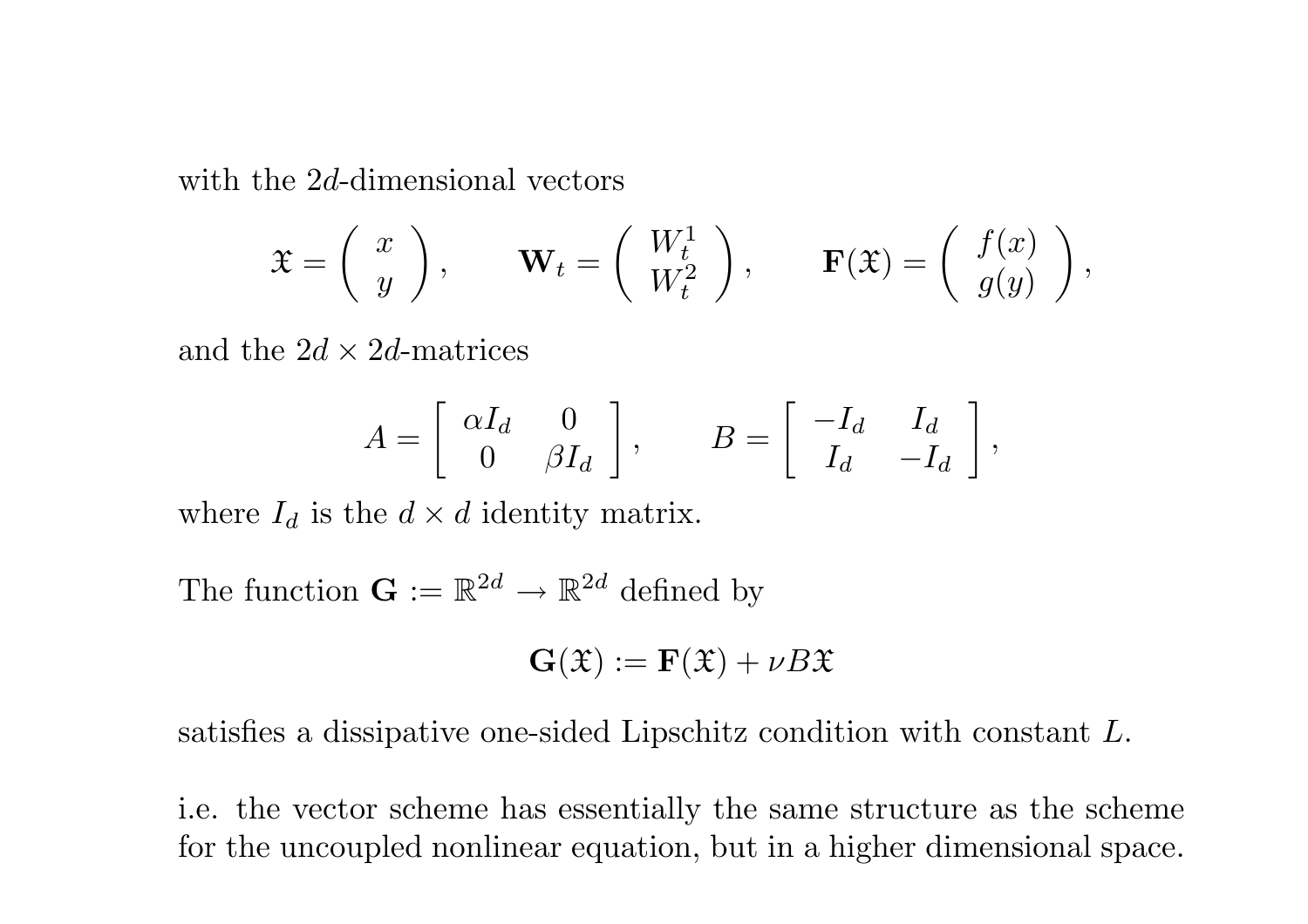The previous analysis can be repeated almost verbatim to give the existence of <sup>a</sup> unique stochastic stationary process

$$
\widehat{\mathfrak{X}}_n^{(h,\nu)}=\left(\begin{array}{c}\widehat{X}_n^{(h,\nu)}\\\widehat{Y}_n^{(h,\nu)}\end{array}\right),\qquad n\in\mathbb{Z},
$$

which attracts all other solutions pathwise in both the forward and pullback senses.

Moreover, the  $\widehat{\mathfrak{X}}_n^{(h,\nu)}$  take values in the random balls  $B_{2d}[\widehat{\mathfrak{O}}_n^{(h)},\hat{R}_n]$  for appropriately defined  $\hat{R}_n$  (which are independent of  $\nu$ ), where  $\widehat{\mathfrak{O}}_n^{(h)}$  is the discrete time Ornstein-Uhlenbeck stochastic stationary solution for the discrete time 2d-dimensional linear system

$$
\mathfrak{X}_{n+1} = \frac{1}{1+h}\mathfrak{X}_n + \frac{1}{1+h}A\,\Delta \mathbf{W}_n.
$$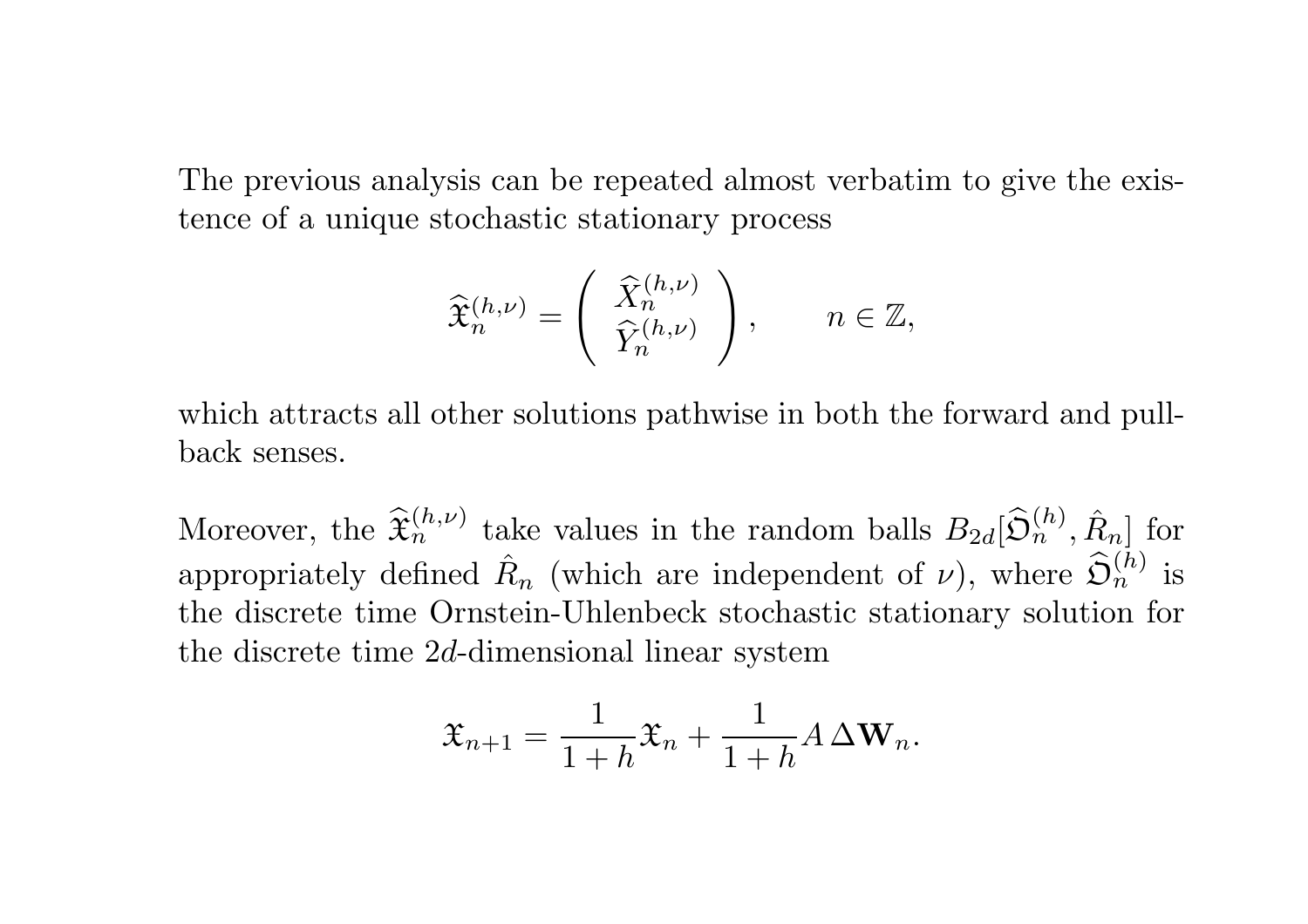Theorem 1

$$
\begin{pmatrix}\n\widehat{X}_n^{(h,\nu)} \\
\widehat{Y}_n^{(h,\nu)}\n\end{pmatrix} \rightarrow \begin{pmatrix}\n\widehat{Z}_n^{(h,\infty)} \\
\widehat{Z}_n^{(h,\infty)}\n\end{pmatrix}
$$

pathwise uniformly on bounded integer intervals  $[N_1, N_2]$  as  $\nu \to \infty$ , where  $(\widehat Z_n^{(h,\infty)})_{n\in\mathbb{Z}}$  is the discrete time stationary stochastic solution of the drift-implicit Euler-Maruyama scheme with constant step size

$$
Z_{n+1} = Z_n + \frac{1}{2}h\left(f(Z_{n+1}) + g(Z_{n+1})\right) + \frac{1}{2}\alpha \Delta W_n^1 + \frac{1}{2}\beta \Delta W_n^2
$$

applied to the averaged SDE

$$
dZ_t = \frac{1}{2} \left( f(Z_t) + g(Z_t) \right) dt + \frac{1}{2} \alpha dW_t^1 + \frac{1}{2} \beta dW_t^2.
$$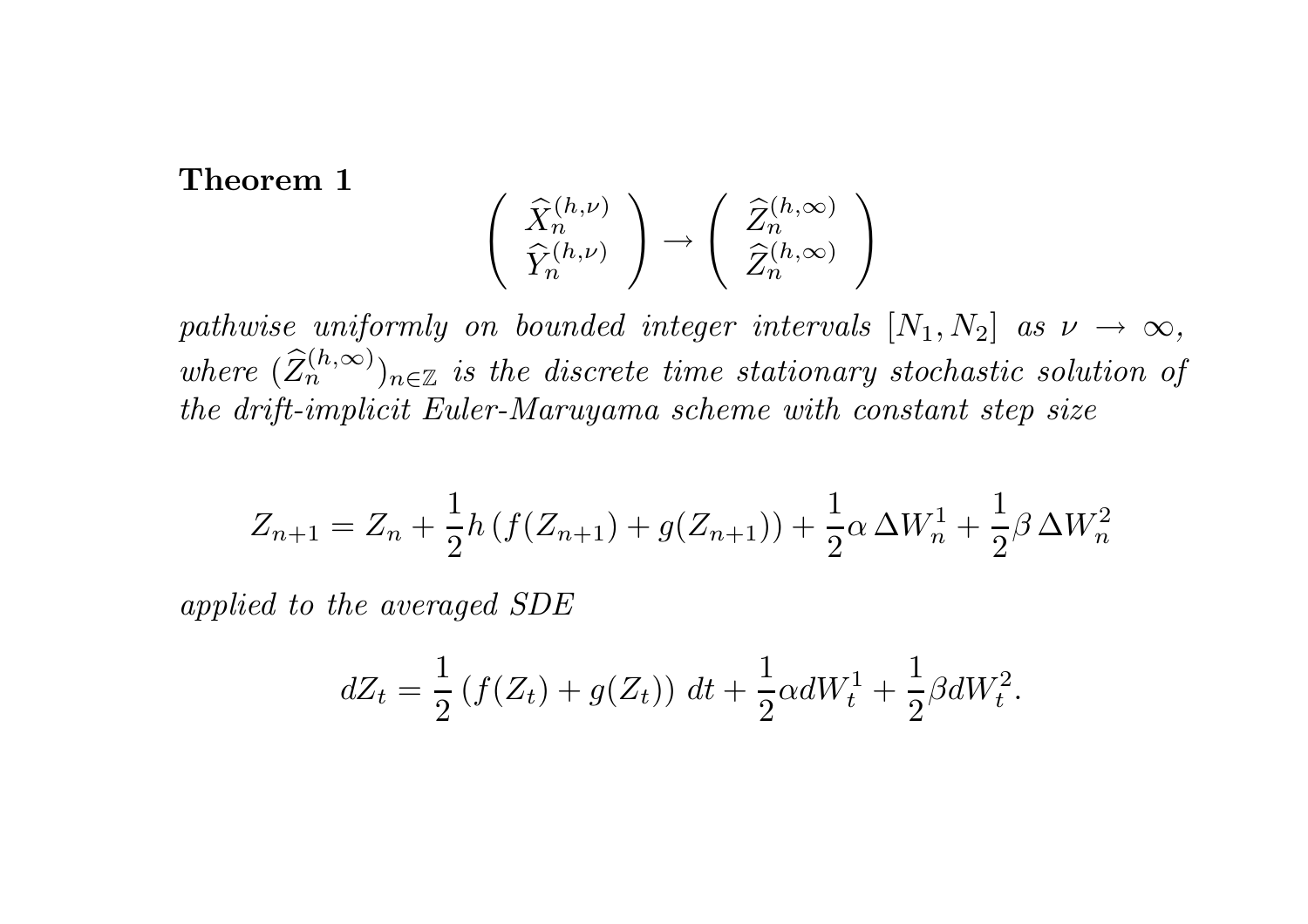#### Synchronization of SDE with linear noise

A Stratonovich stochastic differential equation with linear noise

$$
dX_t = f(X_t) dt + \alpha X_t \circ dW_t
$$

can be transformed to the pathwise random ordinary differential equation

$$
\frac{dx}{dt} = F(x, \bar{O}_t(\omega)) := e^{-\bar{O}_t(\omega)} f\left(e^{\bar{O}_t(\omega)}x\right) + \bar{O}_t(\omega) x
$$

using the transformation

$$
x(t,\omega) = e^{-\bar{O}_t(\omega)} X_t(\omega).
$$

with the Ornstein-Uhlenbeck process  $\overline{O}_t := \alpha e^{-t}$  $\int_{-}^{t}$  $\frac{e^s}{-\infty}\,e^s\,dW_s.$ 

NOTE: F satisfy the one-sided Lipschitz condition if f does.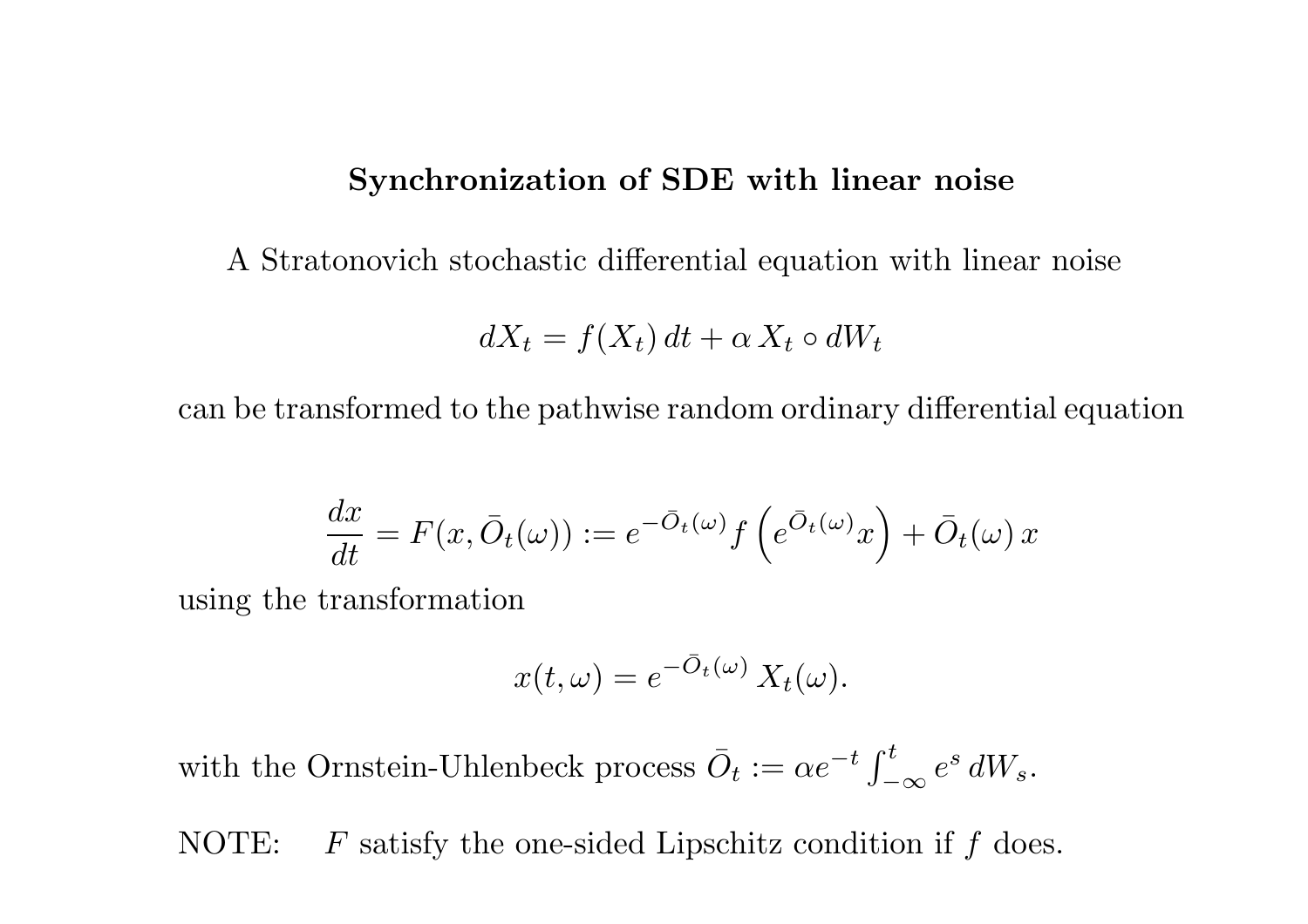Similar <sup>a</sup> pair of Stratonovich SDEs

$$
dX_t = f(X_t) dt + \alpha X_t \circ dW_t^1,
$$
  

$$
dY_t = g(Y_t) dt + \beta Y_t \circ dW_t^2,
$$

can be transformed to the RODEs

$$
\frac{dx}{dt} = F(x, \bar{O}_t^1(\omega)) := e^{-\bar{O}_t^1(\omega)} f\left(e^{\bar{O}_t^1(\omega)}x\right) + \bar{O}_t^1(\omega) x,
$$
  

$$
\frac{dy}{dt} = G(y, \bar{O}_t^2(\omega)) := e^{-\bar{O}_t^2(\omega)} g\left(e^{\bar{O}_t^2(\omega)}y\right) + \bar{O}_t^2(\omega) y,
$$

with the transformations

$$
x(t,\omega) = e^{-\bar{O}_t^1(\omega)} X_t(\omega) \qquad \qquad \bar{O}_t^1 := \alpha e^{-t} \int_{-\infty}^t e^s dW_s^1
$$

$$
y(t,\omega) = e^{-\bar{O}_t^2(\omega)} Y_t(\omega).
$$
  $\bar{O}_t^2 := \beta$ 

$$
\bar{O}_t^2:=\beta e^{-t}\int_{-\infty}^t e^s\,dW_s^2
$$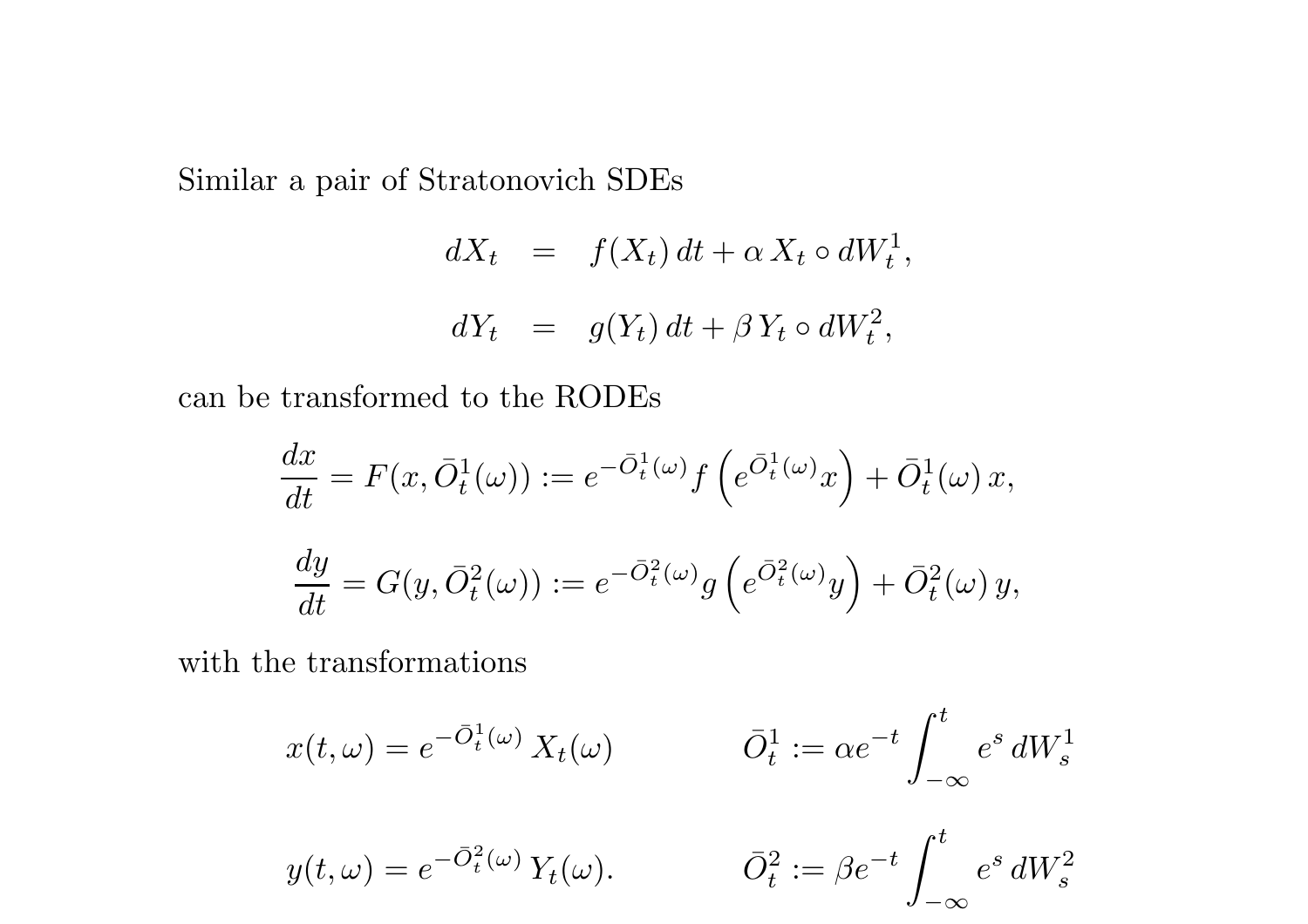The coupled system of random ordinary differential eqautions (RODEs)

$$
\frac{dx}{dt} = F(x, \bar{O}_t^1(\omega)) + \nu(y - x),
$$
  

$$
\frac{dy}{dt} = G(y, \bar{O}_t^2(\omega)) + \nu(x - y)
$$

has <sup>a</sup> pathwise asymptotically stable random attractor consisting of single stochastic stationary process  $(\bar{x}_{\nu}(t,\omega), \bar{y}_{\nu}(t,\omega))$  with

$$
(\bar{x}_{\nu}(t,\omega), \bar{y}_{\nu}(t,\omega)) \to (\bar{z}(t,\omega), \bar{z}(t,\omega)) \quad \text{as} \quad \nu \to \infty,
$$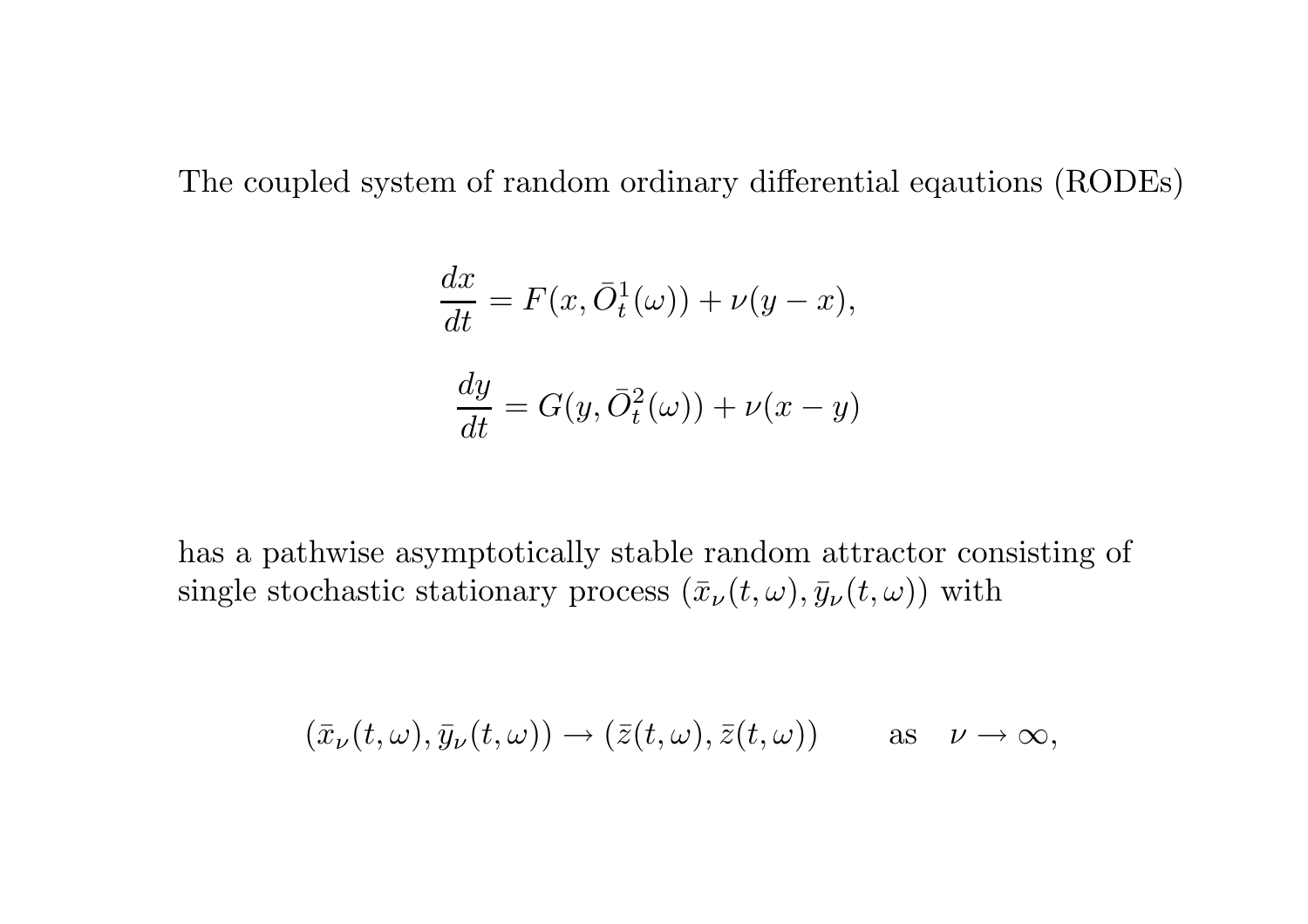where  $\bar{z}(t,\omega)$  is the pathwise asymptotically stable stochastic stationary process of the averaged RODE

$$
\frac{dz}{dt} = \frac{1}{2} \left[ F(z, \bar{O}_t^1) + G(z, \bar{O}_t^2) \right]
$$

i.e.

$$
\frac{dz}{dt} = \frac{1}{2}\left[e^{-\bar{O}_t^1}f\left(\bar{O}_t^1z\right) + e^{-\bar{O}_t^2}f\left(\bar{O}_t^2z\right)\right] + \frac{1}{2}\left[\bar{O}_t^1 + \bar{O}_t^2\right]\,z
$$

or the equivalent Stratonovich SDE

$$
dZ_t = \frac{1}{2} \left[ e^{-\eta_t} f(e^{\eta_t} Z_t) + e^{\eta_t} g(e^{-\eta_t} Z_t) \right] dt + \frac{1}{2} \alpha \circ dW_t^1 + \frac{1}{2} \beta \circ dW_t^2.
$$

where  $\eta_t := \frac{1}{2}$  $\frac{1}{2}(\bar{O}_t^1$ t  $-\,\bar O_t^2).$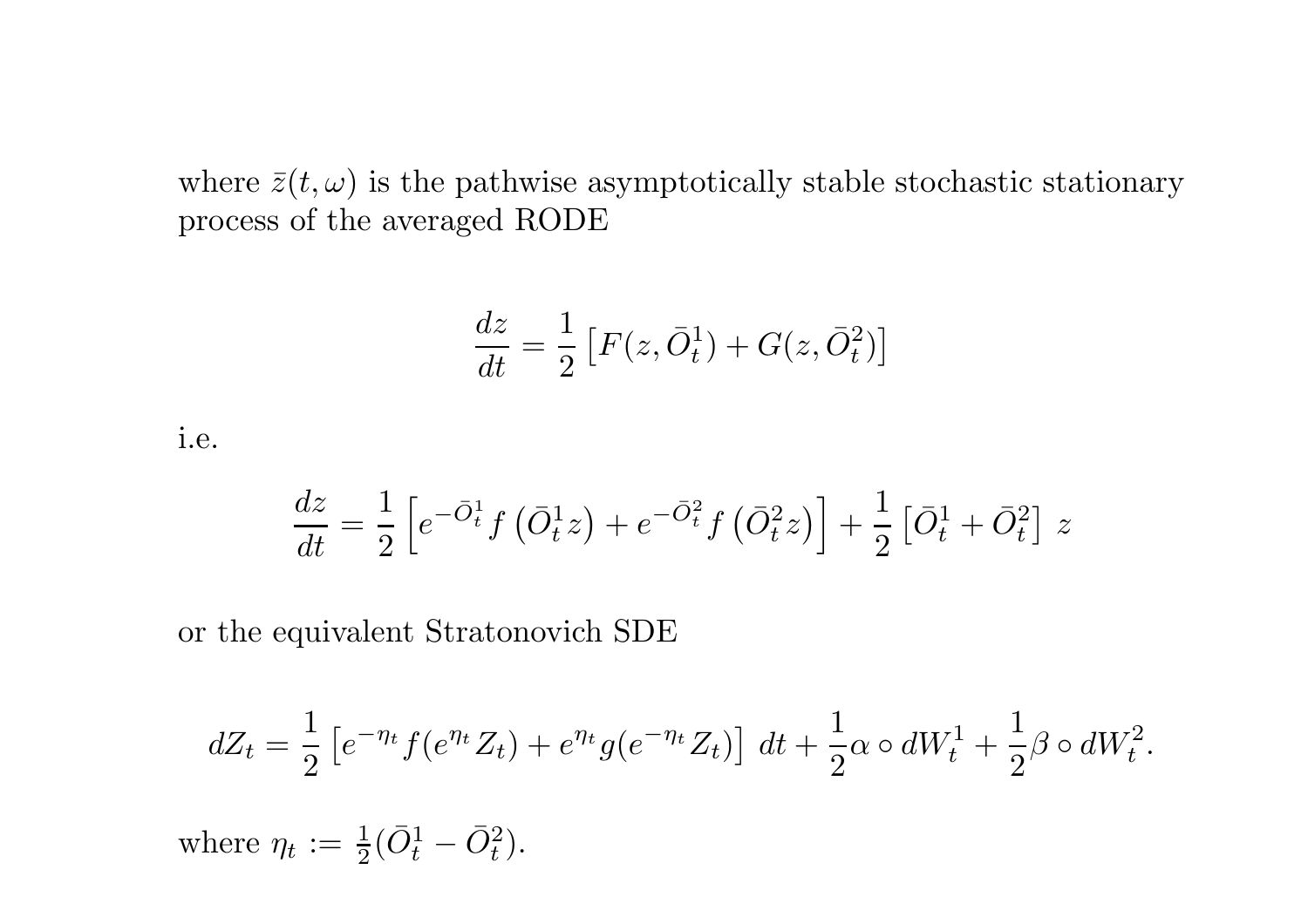#### Direct synchronization of the SDE

The corresponding system of coupled SDE is

$$
dX_t = \left(f(X_t) + \nu \left(e^{\overline{O}_t^1 - \overline{O}_t^2} Y_t - X_t\right)\right) dt + \alpha X_t \circ dW_t^1,
$$
  

$$
dY_t = \left(g(Y_t) + \nu \left(e^{-\overline{O}_t^1 + \overline{O}_t^2} X_t - Y_t\right)\right) dt + \beta Y_t \circ dW_t^2.
$$

has a unique stochastic stationary solution

$$
\big(\bar{X}^{\nu}_t(\omega),\bar{Y}^{\nu}_t(\omega)\big)
$$

which is pathwise globally asymptotically stable with

$$
\left(\bar{X}^{\nu}_t(\omega), \bar{Y}^{\nu}_t(\omega)\right) \to \left(\bar{z}(t,\omega)e^{-\bar{O}^1_t(\omega)}, \bar{z}(t,\omega)e^{-\bar{O}^2_t(\omega)}\right) \quad \text{as} \quad \nu \to \infty,
$$

pathwise on finite time intervals  $[T_1, T_2]$  of  $\mathbb R$ .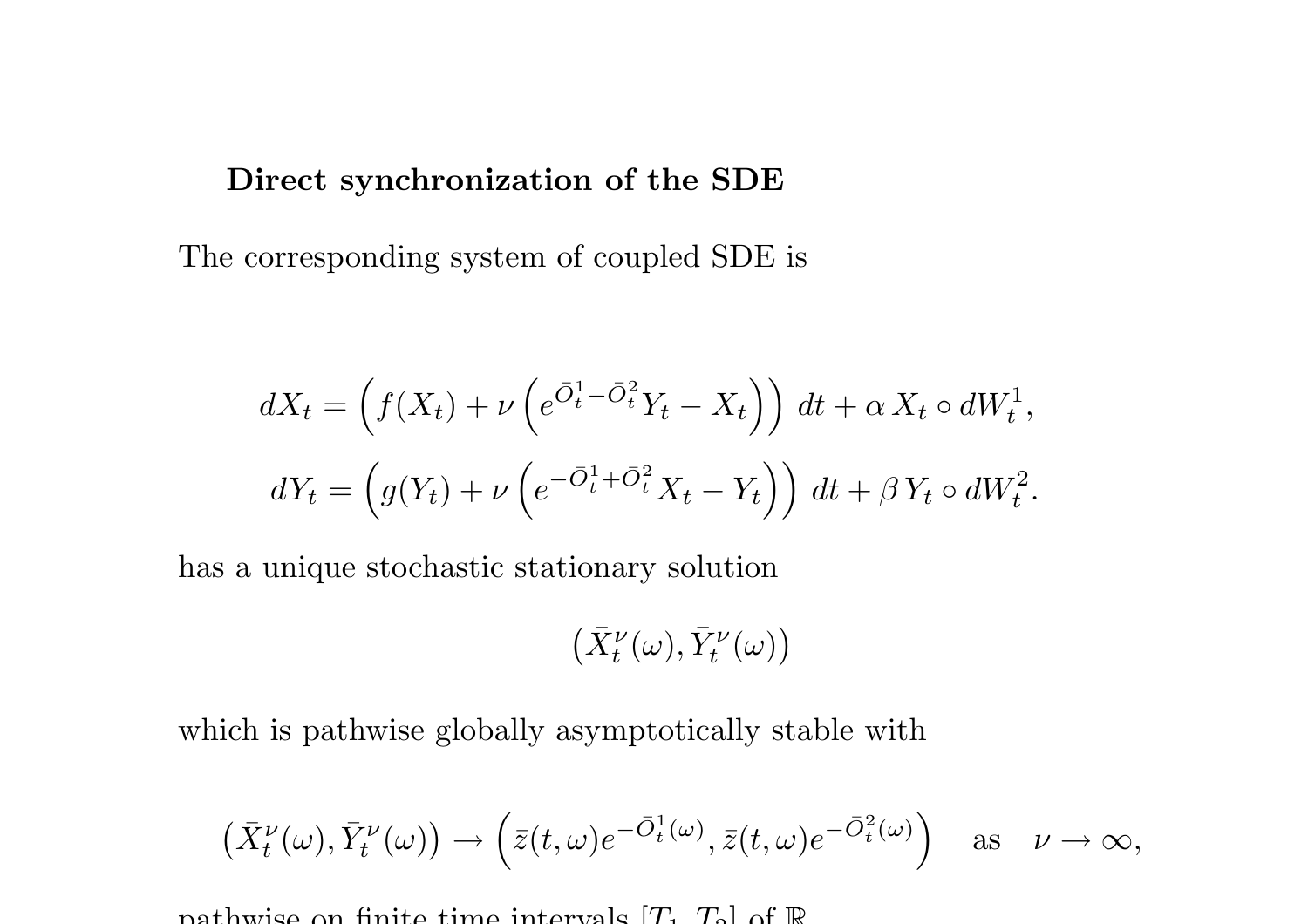# Stochastic reaction-diffusion system on <sup>a</sup> thin two-layer domain

Let  $D_{1,\varepsilon}$  and  $D_{2,\varepsilon}$  be thin bounded domains in  $\mathbb{R}^{d+1}$ ,  $d \geq 1$ ,  $D_{1,\varepsilon} = \Gamma \times (0,\varepsilon), \qquad D_{2,\varepsilon} = \Gamma \times (-\varepsilon,0),$ 

with  $0 < \varepsilon \leq 1$  and  $\Gamma$  a bounded  $C^2$ -domain in  $\mathbb{R}^d$ .

Write

$$
x \in D_{\varepsilon} := D_{1,\varepsilon} \cup D_{2,\varepsilon}
$$
 as  $x = (x', x_{d+1})$ 

where

$$
x' \in \Gamma
$$
 and  $x_{d+1} \in (-\varepsilon, 0) \cup (0, \varepsilon)$ .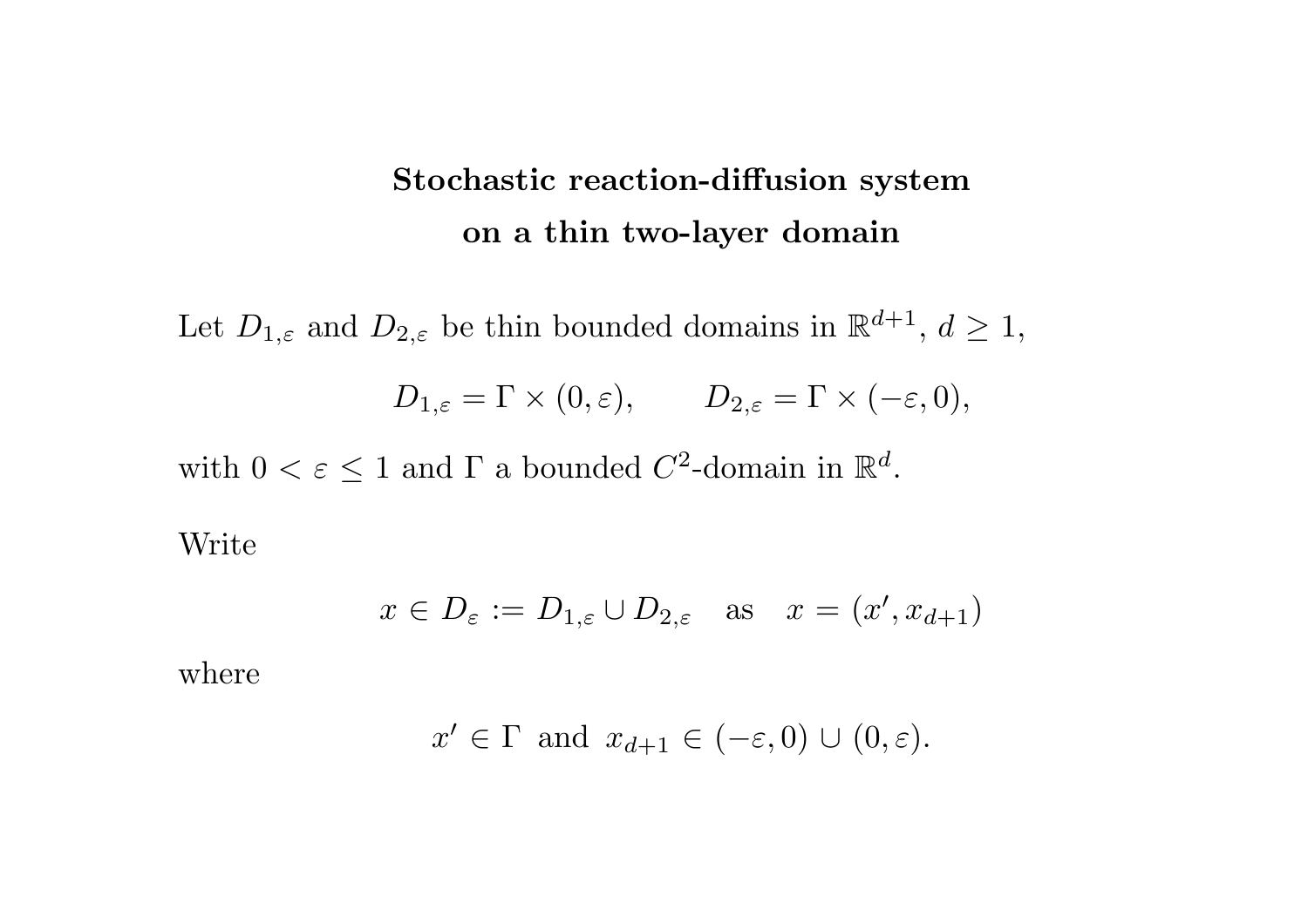Consider the system of Ito stochastic PDE

$$
\frac{\partial}{\partial t} U^i - \nu_i \Delta U^i + aU^i + f_i(U^i) + h_i(x) = \dot{W}(t, x'),
$$
  

$$
t > 0, \quad x \in D_{i, \varepsilon}, \quad i = 1, 2,
$$

where  $\dot{W}(t, x')$  white noise depending only  $x' \in \Gamma$ .

[Deterministic model: *Chueshov & Rekalo* (Matem. Sbornik, 2004)]

[Stochastic model: Caraballo, Kloeden & Chueshov (SIAM J. Math.Anal., 2007)]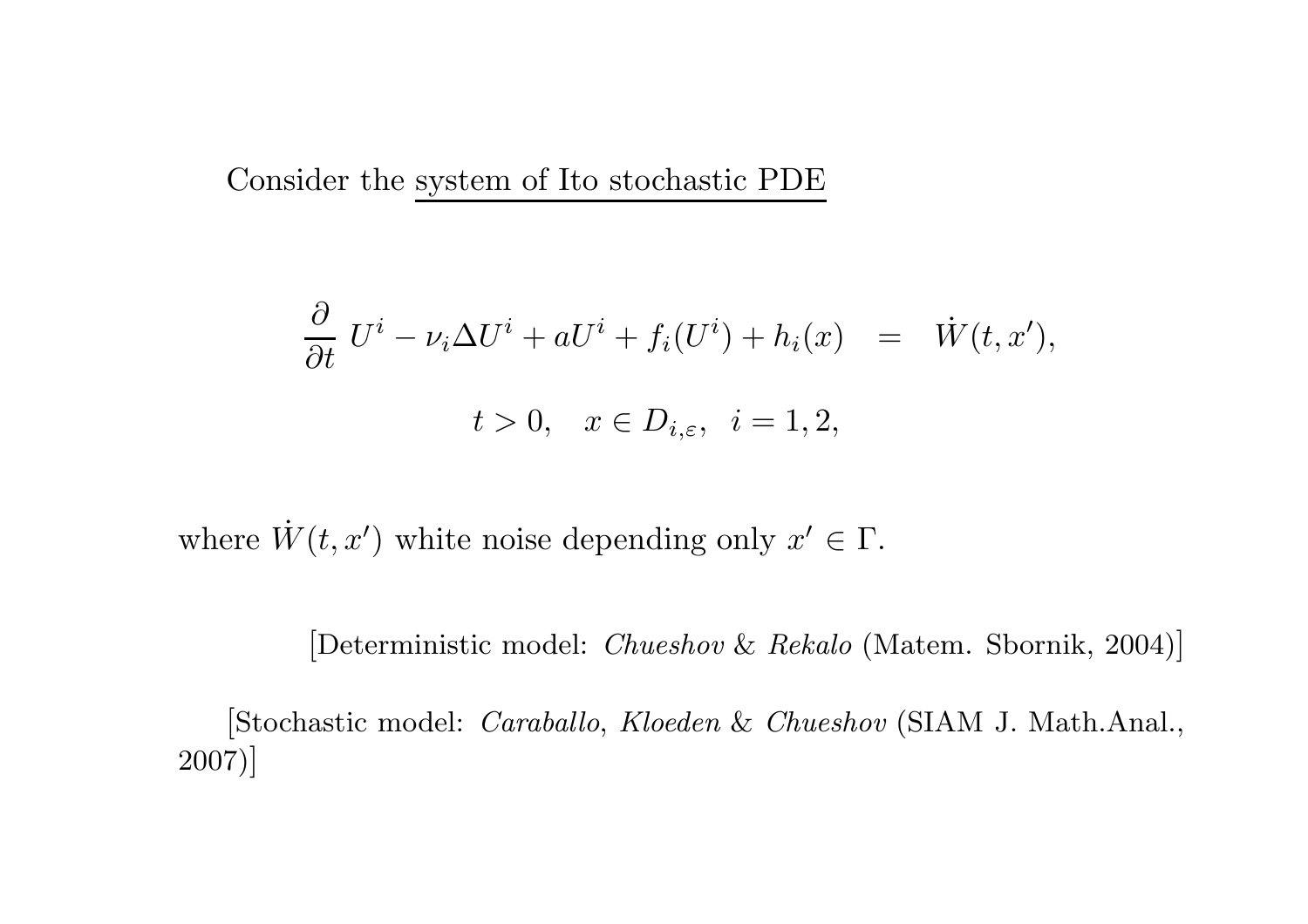Neumann boundary conditions

$$
(\nabla U^i, n_i) = 0, \ \ x \in \partial D_{i,\varepsilon} \setminus \Gamma, \quad i = 1, 2,
$$

on the external part of the boundary of the compound domain  $D_{\varepsilon}$ , where n is the outer normal to  $\partial D_{\varepsilon}$ 

Matching condition on  $\Gamma$ 

$$
\left(-\nu_1 \frac{\partial U^1}{\partial x_{d+1}} + k(x', \varepsilon)(U^1 - U^2)\right)\Big|_{\Gamma} = 0,
$$
  

$$
\left(\nu_2 \frac{\partial U^2}{\partial x_{d+1}} + k(x', \varepsilon)(U^2 - U^1)\right)\Big|_{\Gamma} = 0.
$$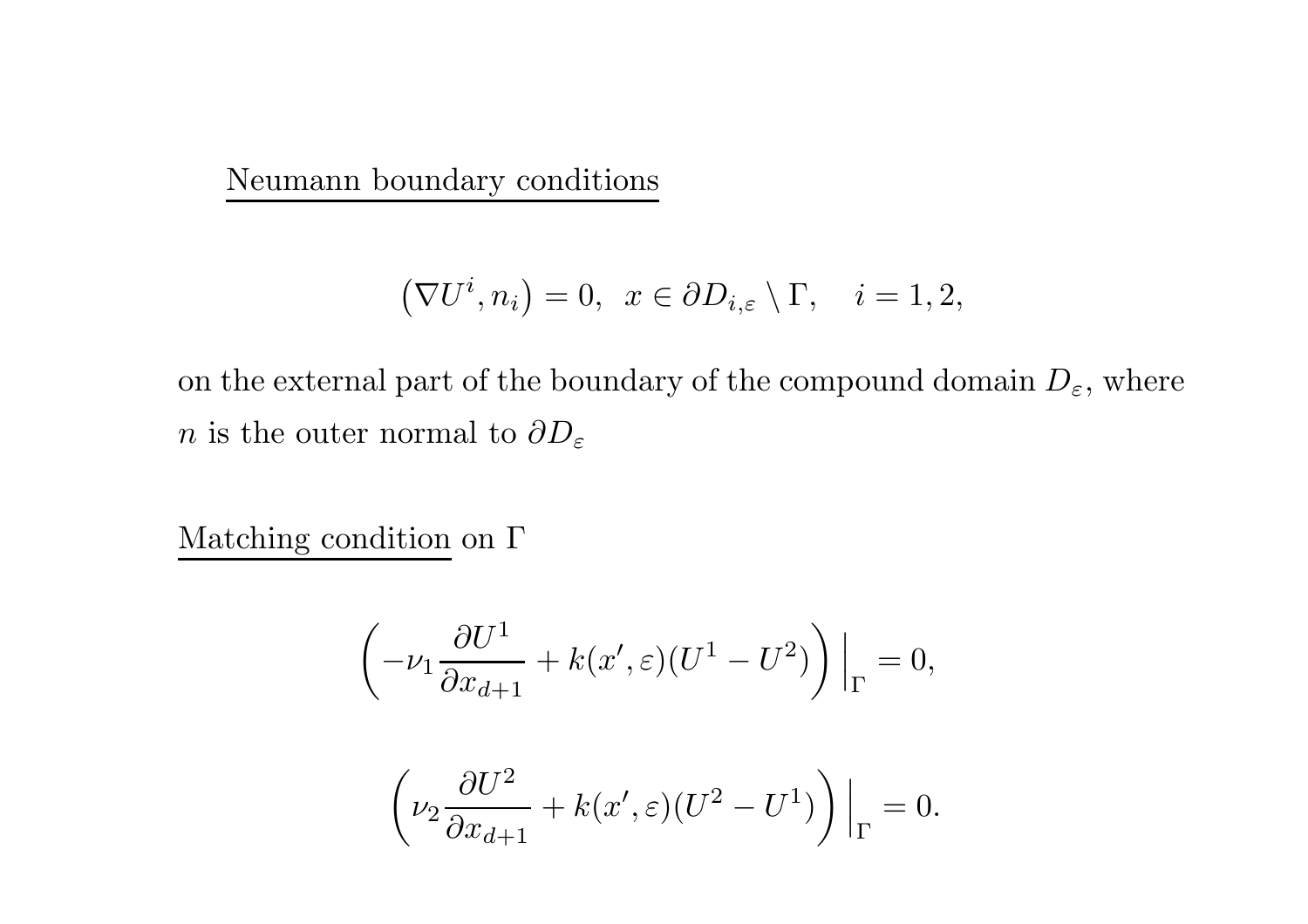**Synchronization** as  $\varepsilon^{-1} \to \infty$  with the averaged system

$$
\frac{\partial}{\partial t}U - \nu \Delta_{\Gamma} U + aU + f(U) + h(x') = \dot{W}(t, x'), \quad x' \in \Gamma,
$$

on the spatial domain  $\Gamma$  with the Neumann boundary conditions on  $\partial \Gamma$ and with

$$
\nu = \frac{\nu_1 + \nu_2}{2},
$$

$$
f(U) = \frac{f_1(U) + f_2(U)}{2}, \qquad h(x') = \frac{h_1(x', 0) + h_2(x', 0)}{2}.
$$

Method : Transform Ito SPDE into a pathwise random PDE.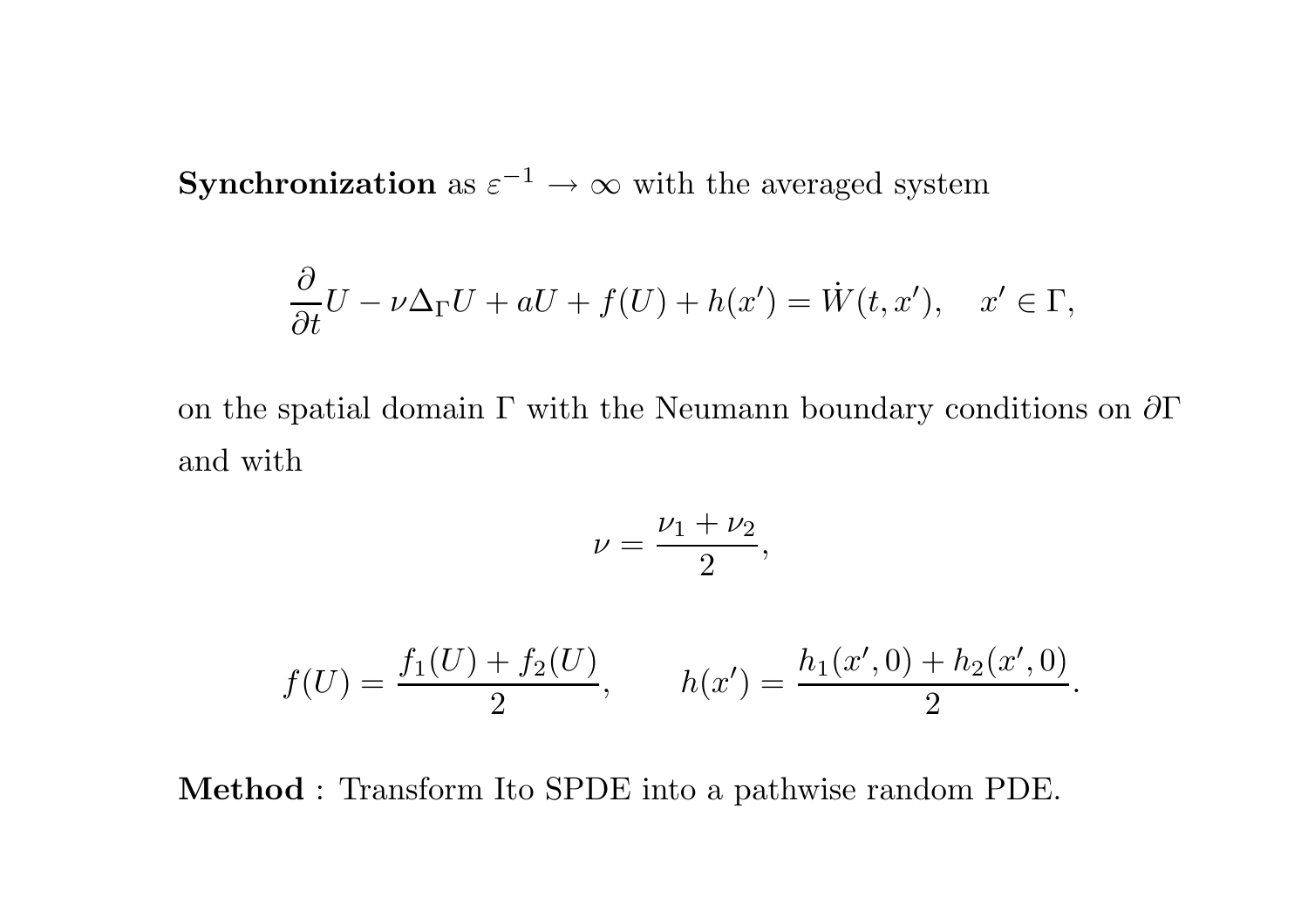#### Assumptions

•  $f_i \in C^1(\mathbb{R})$  such that  $f'_i(v) \geq -c$  for all  $v \in \mathbb{R}$  and  $v f_i(v) > a_0 |v|^{p+1} - c, \qquad |f'_i(v)| \leq a_1 |v|^{p-1} + c,$ 

 $a_j$  and c positive constants and  $1 \leq p < 3$ ;

•  $h_i \in H^1(D_{i,1}), \quad i = 1, 2;$ 

•  $k(\cdot,\varepsilon) \in L^{\infty}(\Gamma)$ ,  $k(x',\varepsilon) > 0$ ,  $x' \in \Gamma$ ,  $\varepsilon \in (0,1]$ ,

$$
\lim_{\varepsilon \to 0} \varepsilon^{-1} k(x', \varepsilon) = +\infty, \quad x' \in \Gamma;
$$

• W(t),  $t \in \mathbb{R}$ , two-sided  $L_2(\Gamma)$ -valued Wiener with covariance operator  $K = K^* \geq 0$ such that for some  $\beta > \max\left\{1, \frac{d}{4}\right\}$ 

$$
\mathrm{tr}\left[\,K\,(-\Delta_N+1)^{2\beta-1}\right]<\infty\,,
$$

 $\Delta_N$  Laplacian in  $L_2(\Gamma)$  with Neumann boundary conditions on  $\partial \Gamma$ .

•  $(\Omega, \mathcal{F}, \mathbb{P})$  the corresponding probability space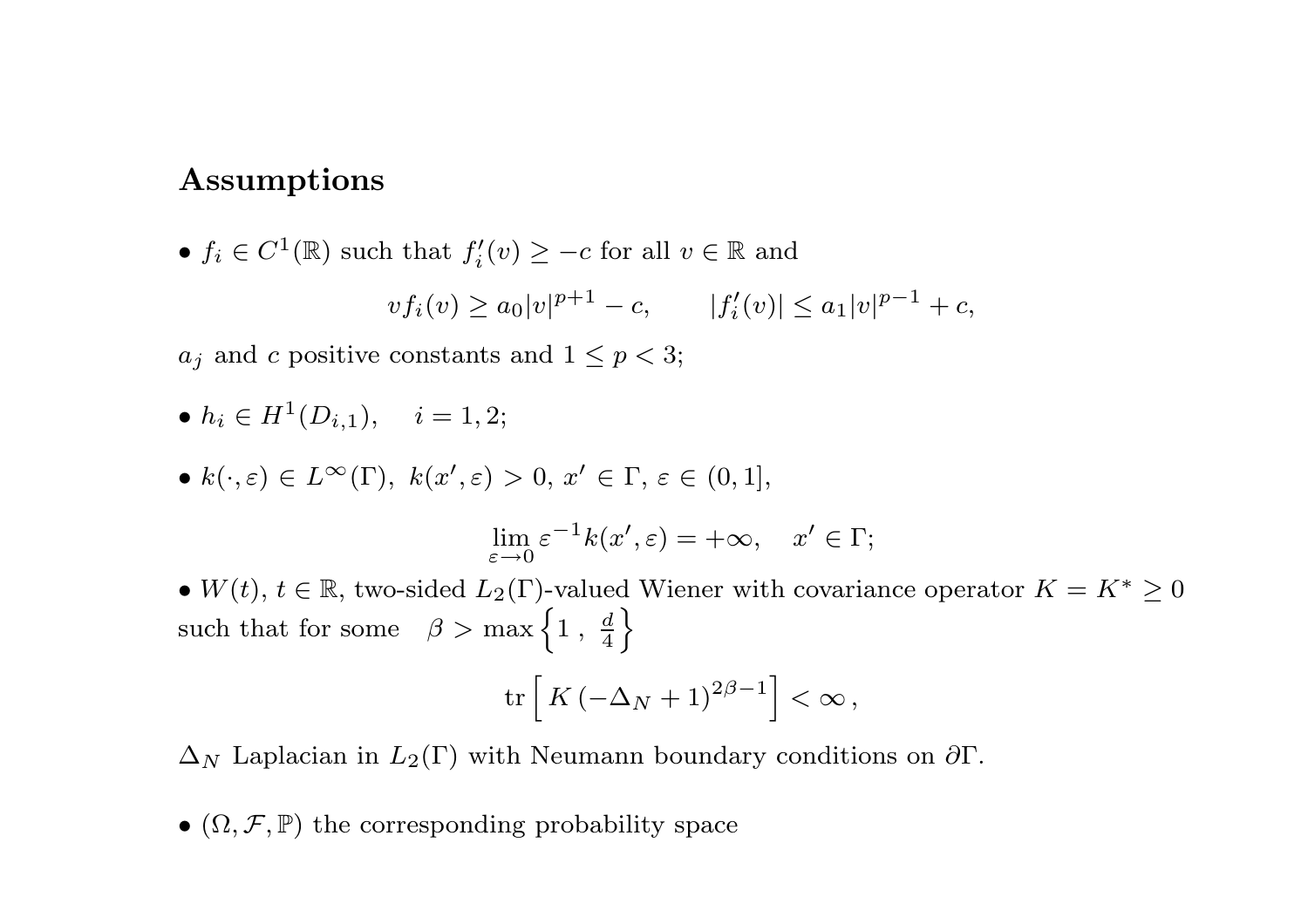**Theorem 2** Under the above Assumptions the following assertions hold.

**1.** The coupled SPDE generates an RDS  $(\theta, \bar{\phi}_{\epsilon})$  in the space

$$
\mathcal{H}_{\epsilon}=L_2(D_{1,\epsilon})\oplus L_2(D_{2,\epsilon})\sim L_2(D_{\epsilon})
$$

 $given\ \ by\ \bar{\phi}_{\epsilon}(t, \omega)U_0=U(t, \omega),\ where\ \ U(t, \omega)=(U^1(t, \omega); U^2(t, \omega))\ \ is\ \ a\ \ strong\ \ solu$ tion to the problem and  $U_0 = (U_0^1)$  $\substack{+1\0}, U_0^2$  $\binom{2}{0}$ .

- **2.** Similarly, the averaged SPDE generates an RDS  $(\theta, \bar{\phi}_0)$  in the space  $L_2(\Gamma)$ .
- **3.** Cocycles  $\bar{\phi}_{\epsilon}$  converge to  $\bar{\phi}_0$  in the sense

$$
\lim_{\epsilon \to 0} \sup_{t \in [0,T]} \frac{1}{\epsilon} \int_{D_{\epsilon}} |\bar{\phi}_{\epsilon}(t,\omega)v - \bar{\phi}_0(t,\omega)v|^2 dx = 0, \quad \forall \omega,
$$

for any  $v(x) \in \mathcal{H}_{\epsilon}$  independent of the variable  $x_{d+1}$ , and any  $T > 0$ .

4. These RDS  $(\theta, \bar{\phi}_{\epsilon})$  and  $(\theta, \bar{\phi}_{0})$  have random compact pullback attractors  $\{\bar{\mathfrak{A}}^{\epsilon}(\omega)\}$ and  $\{\bar{\mathfrak A}^0(\omega)\}$  in their corresponding state spaces. Moreover, if  $K$  is non-degenerate,  $then\,\,\{\bar{\mathfrak A}^0(\omega)\}\,\,is\,\,a\,\,singleton,\,\,i.e.\,\,\,\bar{\mathfrak A}^0(\omega)=\{\bar v_0(\omega)\},\,\,where\,\,\bar v_0(\omega)\,\,is\,\,an\,\,L_2(\Gamma)\text{-valued}$ tempered random variable.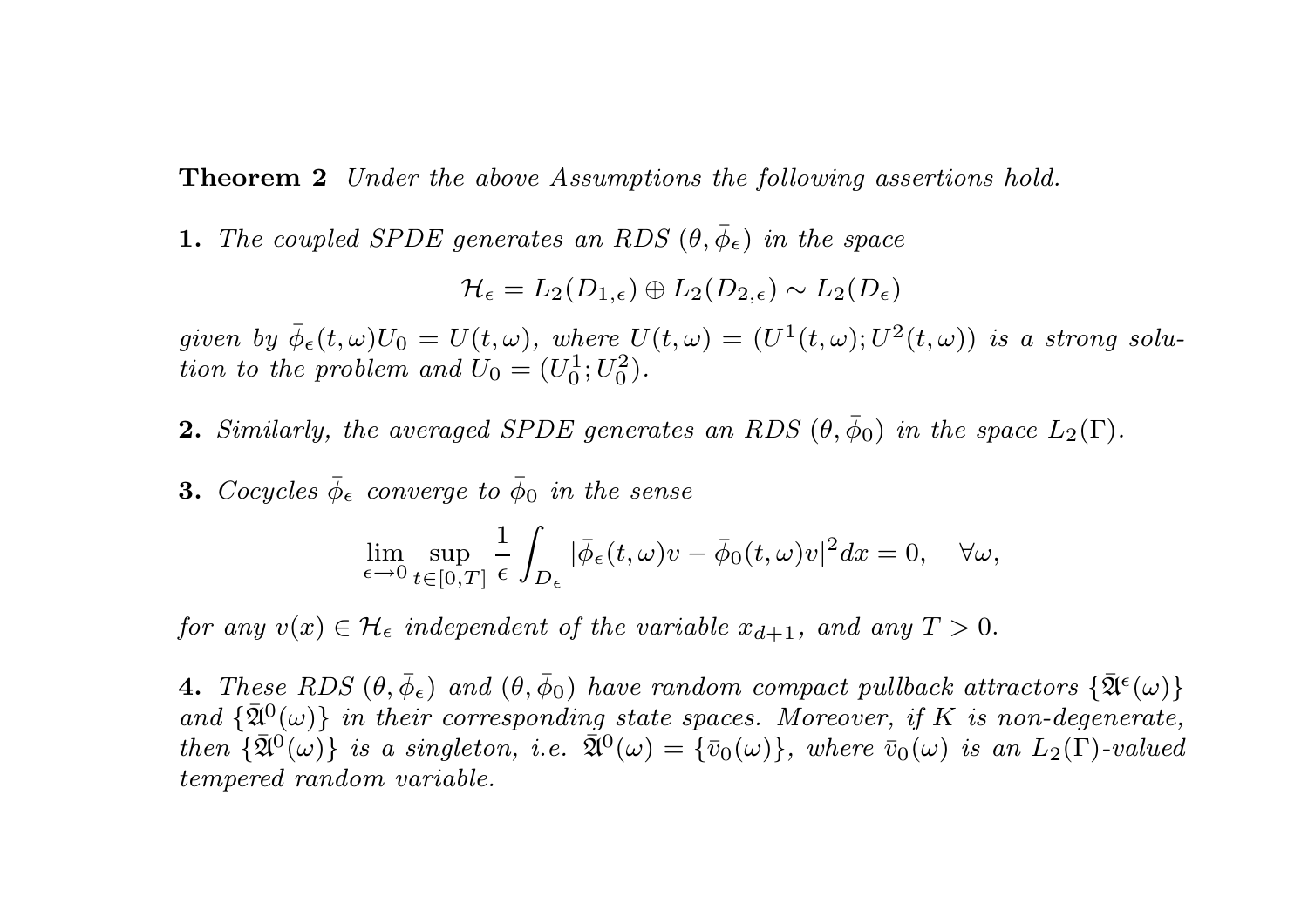**5.** The attractors  $\{\bar{\mathfrak{A}}^{\epsilon}(\omega)\}\)$  are upper semi-continuous as  $\epsilon \to 0$  in the sense that for all  $\omega \in \Omega$ 

$$
\lim_{\epsilon \to 0} \sup_{v \in \bar{\mathfrak{A}}^{\epsilon}(\omega)} \left\{ \inf_{v_0 \in \bar{\mathfrak{A}}^0(\omega)} \frac{1}{\epsilon} \int_{D_{\epsilon}} |v(x', x_{d+1}) - v_0(x')|^2 dx \right\} = 0.
$$

6. In addition, if

$$
\nu_1 = \nu_2 := \nu, \quad f_1(U) = f_2(U) := f(U),
$$
  
\n
$$
h_1(x', x_{d+1}) = h(x') = h_2(x', x_{d+1});
$$

 $f(U)$  is globally Lipschitz, i.e. there exists a constant  $L > 0$  such that

$$
|f(U) - f(V)| \le L|U - V|, \quad U, V \in \mathbb{R},
$$

and also that

$$
k(x', \epsilon) > k_{\epsilon}
$$
 for  $x' \in \Gamma$ ,  $\epsilon \in (0, 1]$  and  $\lim_{\epsilon \to 0} \epsilon^{-1} k_{\epsilon} = +\infty$ ,

then, there exists  $\epsilon_0 > 0$  such that for all  $\epsilon \in (0, \epsilon_0]$  the random pullback attractor  $\{\bar{\mathfrak{A}}^{\epsilon}(\omega)\}\;for\;(\theta,\bar{\phi}_{\epsilon})\;has\;the\;form$ 

$$
\bar{\mathfrak{A}}^{\epsilon}(\omega) \equiv \{v(x', x_{d+1}) \equiv v_0(x') : v_0 \in \bar{\mathfrak{A}}^0(\omega)\},
$$

where  $\{\bar{\mathfrak{A}}^0(\omega)\}\$ is the random pullback attractor for the RDS  $(\theta, \bar{\phi}_0)$ .